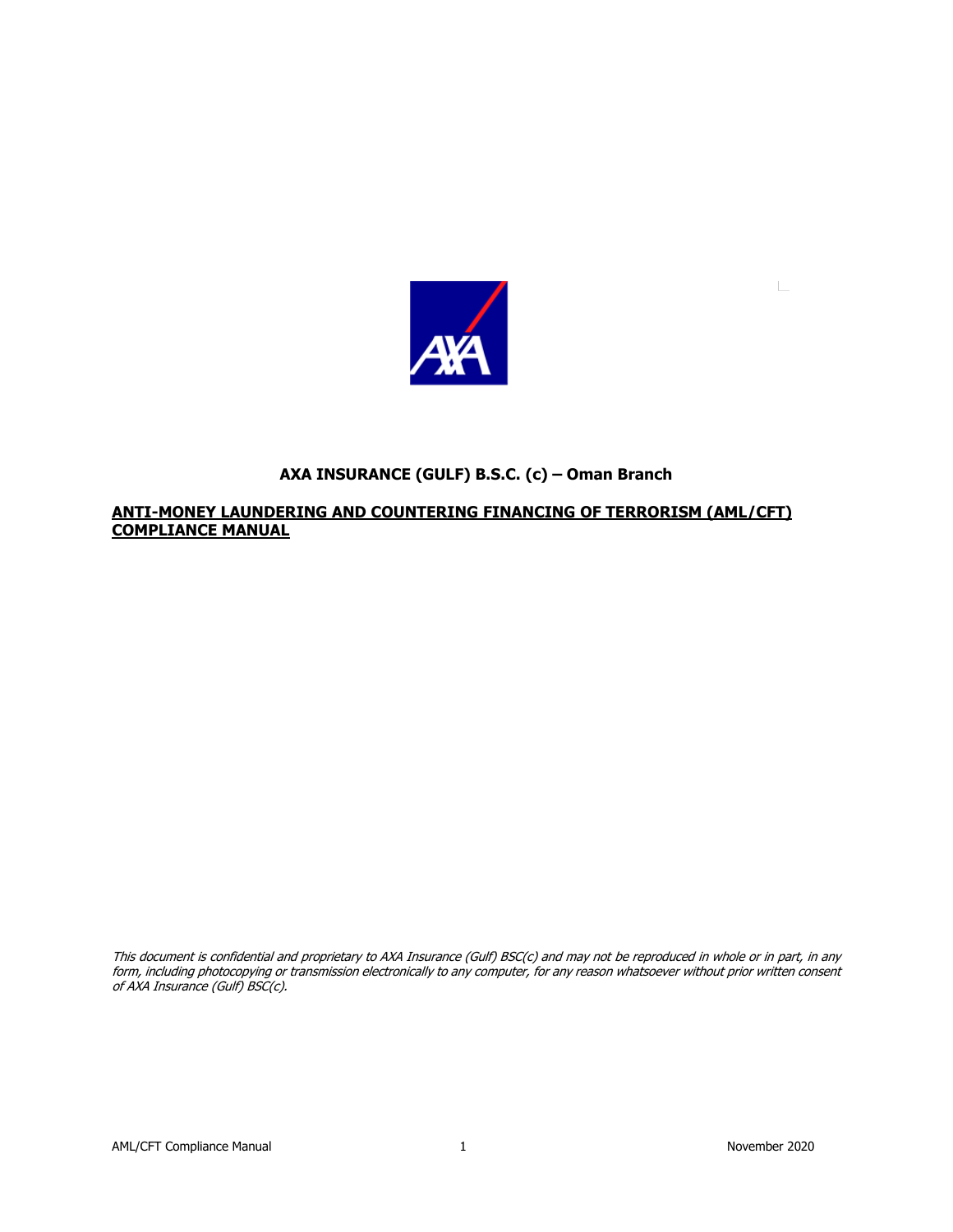# **CONTENTS**

| 1.1. |                                                                                               |  |
|------|-----------------------------------------------------------------------------------------------|--|
| 1.2. |                                                                                               |  |
| 1.3. |                                                                                               |  |
| 1.4. |                                                                                               |  |
| 1.5. |                                                                                               |  |
|      |                                                                                               |  |
| 2.1  |                                                                                               |  |
| 2.2. |                                                                                               |  |
|      |                                                                                               |  |
|      |                                                                                               |  |
|      | 2.5. Methods of identification and verification for legal entities (companies and other legal |  |
|      |                                                                                               |  |
|      |                                                                                               |  |
|      | 2.8. Enhanced customer due diligence for Politically-Exposed Persons (PEP)10                  |  |
|      | 2.9. Enhanced customer due diligence for High risk and Non Cooperative Countries10            |  |
|      | 2.10. Tracking corporate or individuals linked to terrorist organizations10                   |  |
|      |                                                                                               |  |
|      |                                                                                               |  |
|      |                                                                                               |  |
|      |                                                                                               |  |
| 3.1. |                                                                                               |  |
|      | 3.2. Sales Associates, financial advisors, independent agents and other applicable persons12  |  |
|      |                                                                                               |  |
|      |                                                                                               |  |
| 3.5. |                                                                                               |  |
|      | APPENDIX - A - Possible indicators of suspicious activity ("RED FLAGS")14                     |  |
|      | APPENDIX B - Form for reporting Internal Suspicious Transactions18                            |  |
|      | APPENDIX C - Verification of Source of income/wealth where the total premium                  |  |
|      |                                                                                               |  |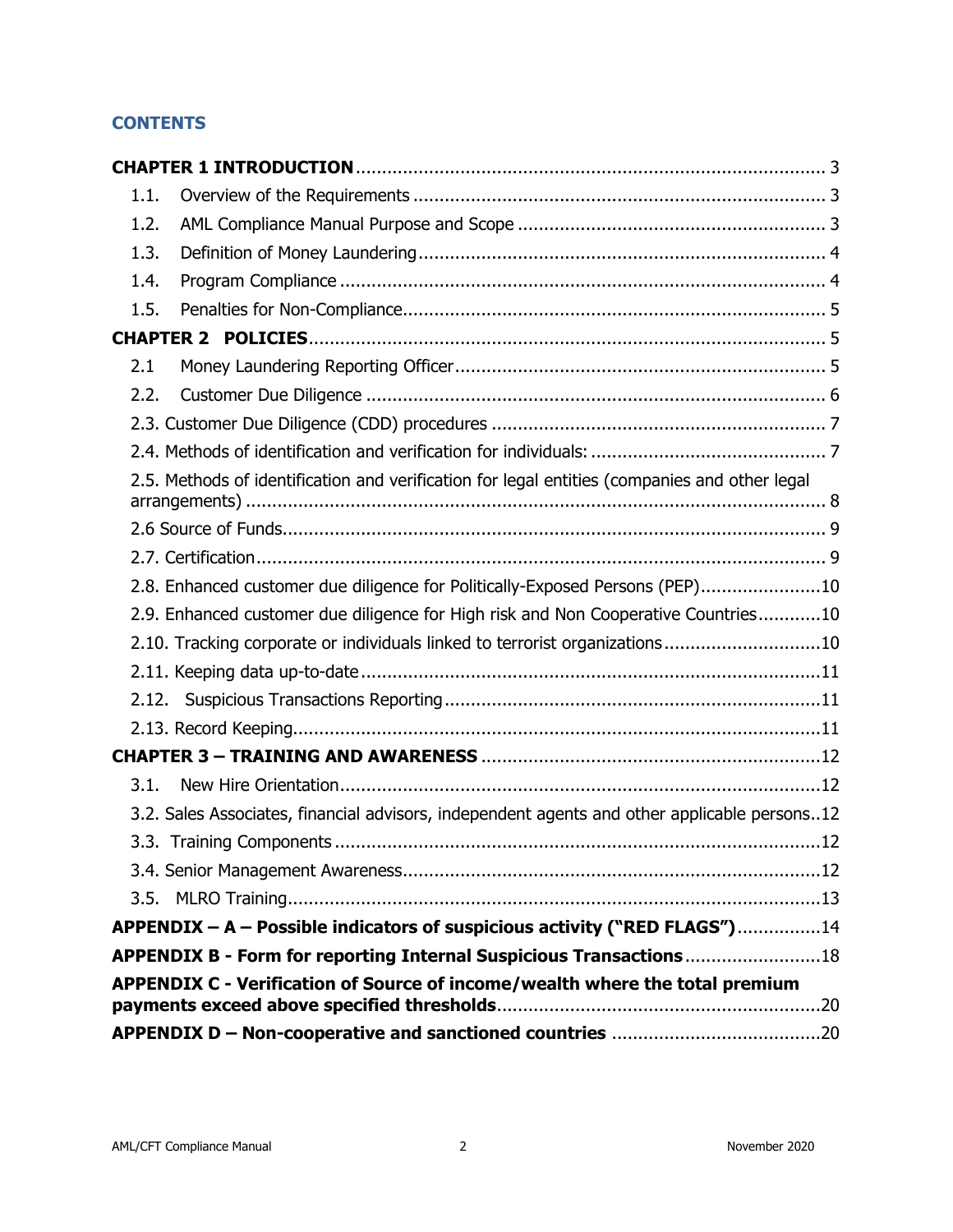### <span id="page-2-0"></span>**CHAPTER 1 INTRODUCTION**

AXA is a global leader in providing financial protection and wealth management services. Operating in the financial services sectors of numerous countries throughout the world, AXA is conscious of the risks arising out of money laundering and terrorist financing. These criminal activities threaten society, as well as the company, its customers, shareholders and staff.

Money laundering and related financial crime is a problem of global proportions and authorities estimate that more than \$1 trillion in funds may be laundered globally each year. Money launderers and their colleagues often are sophisticated criminals, who quickly change their modus operandi to cope with a growing global profusion of anti-money laundering laws, regulations, and initiatives. Money laundering is not just about cash; neither is it a problem isolated to conventional deposit-taking and lending institutions and their activities. Money launderers have greatly diversified their operations across financial services sectors, including insurance sector. Primary risks include:

Compliance or regulatory risk or exposure for non-compliance with applicable existing rules and regulations;

Reputational risk stemming from money laundering "accidents" or breaches of the requirements of this Compliance manual (internal or external) and negative press coverage and associations;

Operational risk; which will manifest itself throughout operations and transactions enterprise-wide, and

Strategic risk, which can result from failure to consider money laundering vulnerability connected with mergers and acquisitions, planning and launching new products and services, entering new markets and distribution channels, and deploying new technologies.

### <span id="page-2-1"></span>**1.1. Overview of the Requirements**

The following regulations and guidelines govern the requirements relating to implementation of Anti-money Laundering program in relation to AXA Oman's business:

- Royal Decree 30/2016 Issuing The Law of Money Laundering and Counter Terrorism Financing
- CMA Implementing Instructions of AML/CFT law (E/62/2017) for insurance companies, insurance brokers and agents
- As a branch of Bahrain incorporate company, in certain instances, the guidance will be taken from Financial Crime Rulebook issued by the Central Bank of Bahrain
- As a part of AXA Group, the AXA Group AML Policy will also apply, the provisions of which are included in and covered by this document. If the AXA Group AML Policy changes in the future, AXA Gulf will review and update this document for consistency subject to Change Control.

In the event of any conflict between rules issued by the various regulators above, the rules issued by Royal Decree will prevail and thereafter the rules issued by Oman CMA.

### <span id="page-2-2"></span>**1.2. AML Compliance Manual Purpose and Scope**

This Anti-Money Laundering and Countering Financing of Terrorism Compliance Manual (the "Manual") is intended to provide guidance to AXA Insurance (Gulf) BSC (c) – Oman branch (hereinafter referred to as "AXA Oman" or the "Company") regarding the application of its anti-money laundering ("AML") policy.

The Manual was written for the AXA Gulf employees, agents and associates engaged in the operations of the company in the Sultanate of Oman.

The manual needs to be reviewed at least on an annual basis by the Branch MLRO.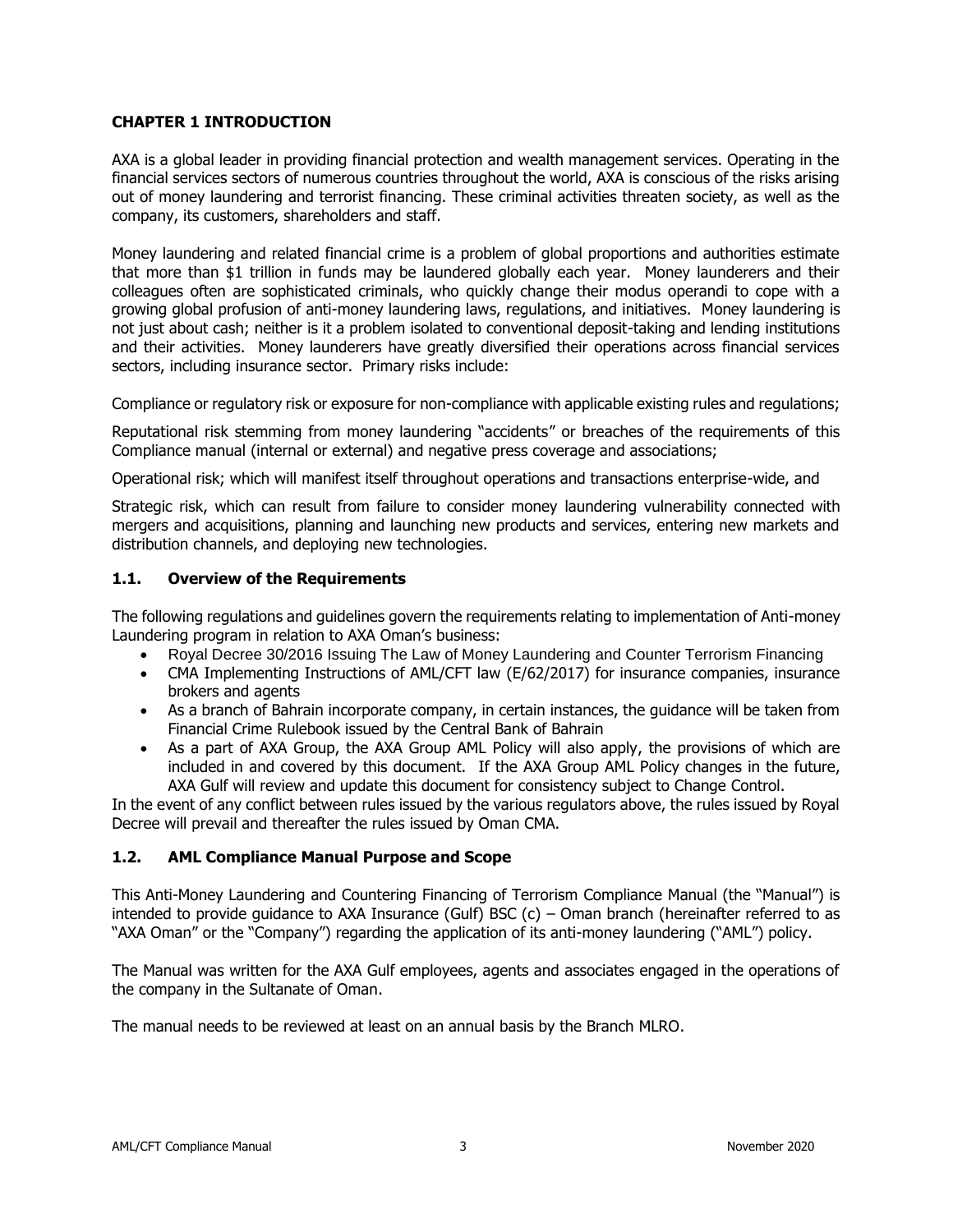### <span id="page-3-0"></span>**1.3. Definition of Money Laundering**

Money laundering is the process by which individuals or organizations attempt to conceal the true origin and ownership of the proceeds of unlawful activities. Involvement in a transaction that seeks to conceal or disguise the nature, location, source, ownership or control of proceeds derived from a wide range of crimes may constitute money laundering. It is especially important to note that the known receipt of proceeds of unlawful activity can constitute money laundering.

While an employee or sales associate can be subject to liability when actively involved in a money laundering scheme, it is sufficient if the employee or sales associate acts to effect a transaction with the knowledge of its tainted source. Even where there is no direct evidence of such knowledge, circumstantial evidence showing that an employee or sales associate recklessly disregarded or was willfully blind to such information may be sufficient to constitute money laundering.

The following are examples of activity that could fall within the definition of money laundering or that might constitute evidence of money laundering. Additional possible indicators of suspicious activity "Red Flags" which may evidence money-laundering activity are listed in Appendix A.

- Advising a customer on how to structure a transaction to avoid reporting or recordkeeping requirements;
- Failing to report attempted large currency transactions or suspected money laundering;
- Facilitating a transaction while willfully or recklessly disregarding the source of a customer's assets or the nature of a customer's transactions;
- Concealing the source of unlawfully obtained funds by initiating and processing subsequent transfer to disguise the origin of the funds;
- Engaging in or processing a transaction with knowledge that the funds being used are derived from the proceeds of criminal activity; and
- Engaging in or processing a transaction with knowledge that the transaction is facilitating a crime.

Money laundering can involve the proceeds of a wide range of criminal activities, not only narcotics offenses. Some of these crimes include securities fraud, bank fraud, mail fraud, wire fraud, tax evasion, violation of export statutes, unlawful payments to foreign officials, illegal arms sales, robbery, racketeering, counterfeiting, kidnapping, violation of environmental laws, bribery, and terrorism. Money laundering also includes "reverse money laundering", that is using legitimate sources of funds to support terrorist or other illegal activity.

While money-laundering methods have become increasingly complex and ingenious, the "operations" continue to consist of three basic stages or processes — placement, layering, and integration:

Placement: Initial placement of funds in the financial system, without arousing suspicion;

Layering: Moving money around, often in a series of complex transactions crossing multiple jurisdictions, so that the funds are distanced from their source; and

Integration: Moving the money back into the financial and business system, so that it appears as legitimate funds or assets.

### <span id="page-3-1"></span>**1.4. Program Compliance**

Every appropriate employee and business unit must be fully aware and conversant with his or her AML responsibilities. Employees and business units are responsible to: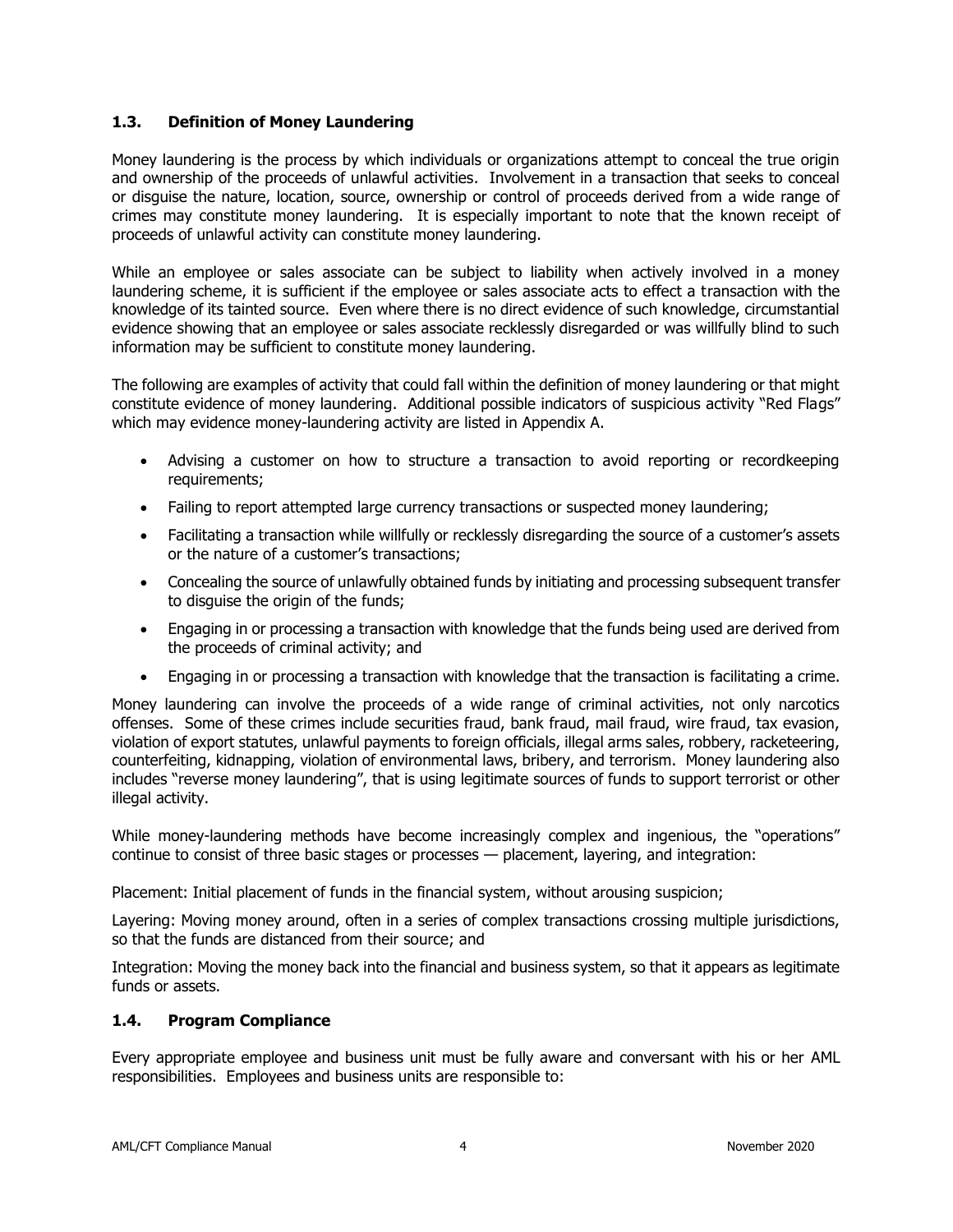As soon as practicably possible, report suspicious activity, to the AXA Oman Money Laundering Reporting Officer ("MLRO"), and help ensure that the suspicious activity is properly escalated.

#### Know Your Customer!

Follow all policies and procedures to ensure that neither you nor AXA Gulf is put at risk by being involved or oblivious to money laundering.

Carry out your record keeping or reporting responsibilities as required.

Know what is required, and personally support AXA Gulf's commitment to fully comply with the regulations.

### <span id="page-4-0"></span>**1.5. Penalties for Non-Compliance**

The company faces a huge reputational risk if it is deemed to be involved in Money Laundering related prosecution or faces regulatory censure for non-compliance with Anti-Money Laundering regulations of the respective countries. As a global brand, AXA is at risk not only locally but also internationally.

The element of the crime of money laundering involves "knowledge" that the funds involved in a transaction are the proceeds of illegal activity. This knowledge may not be eluded through "willful blindness" or conscious avoidance of information. One who fails to make appropriate inquiries in the face of "red flags" or other indications of possible illegal activity, and thus avoids having actual knowledge, may nevertheless be chargeable with money laundering because of willful blindness. A person does not have to know the particular type of illegal activity involved.

Financial institutions and their directors, officers and employees may be prosecuted by the regulators for assisting or participating in money laundering activities of their customers.

Persons found guilty of assisting or participating in money laundering activities are subject to regulatory penalties provided in the AML Law in Oman which include regulatory fines, imprisonment or both.

In addition, the company will also initiate disciplinary action against employees who are not in compliance with this policy. The report will be made to the audit committee which will decide on disciplinary action to be taken which could include termination from the company.

### <span id="page-4-1"></span>**CHAPTER 2 POLICIES**

As required by the AML law, AXA Gulf will follow the procedures and control measures preventing money laundering and terrorism financing which should include:

- Customer due diligence( Know your customer)
- Record keeping and ability to reconstruct a transaction i.e. full audit trail for the transaction
- Recognition and reporting of suspicious customers /transactions to the competent authorities
- Establishing and implementing internal policies, procedures and controls and appointment of competent officer at management level for implementation of such policies
- Establishing screening procedures when hiring employees and arranging ongoing training of employees and officers.

### <span id="page-4-2"></span>**2.1 Money Laundering Reporting Officer**

Although AML efforts are the responsibility of all employees and sales associates, the Company has designated Money Laundering Officer, (MLRO) for the Oman operations of AXA Gulf. The MLRO has to determine areas of potential money laundering risks, monitoring the Company's AML compliance,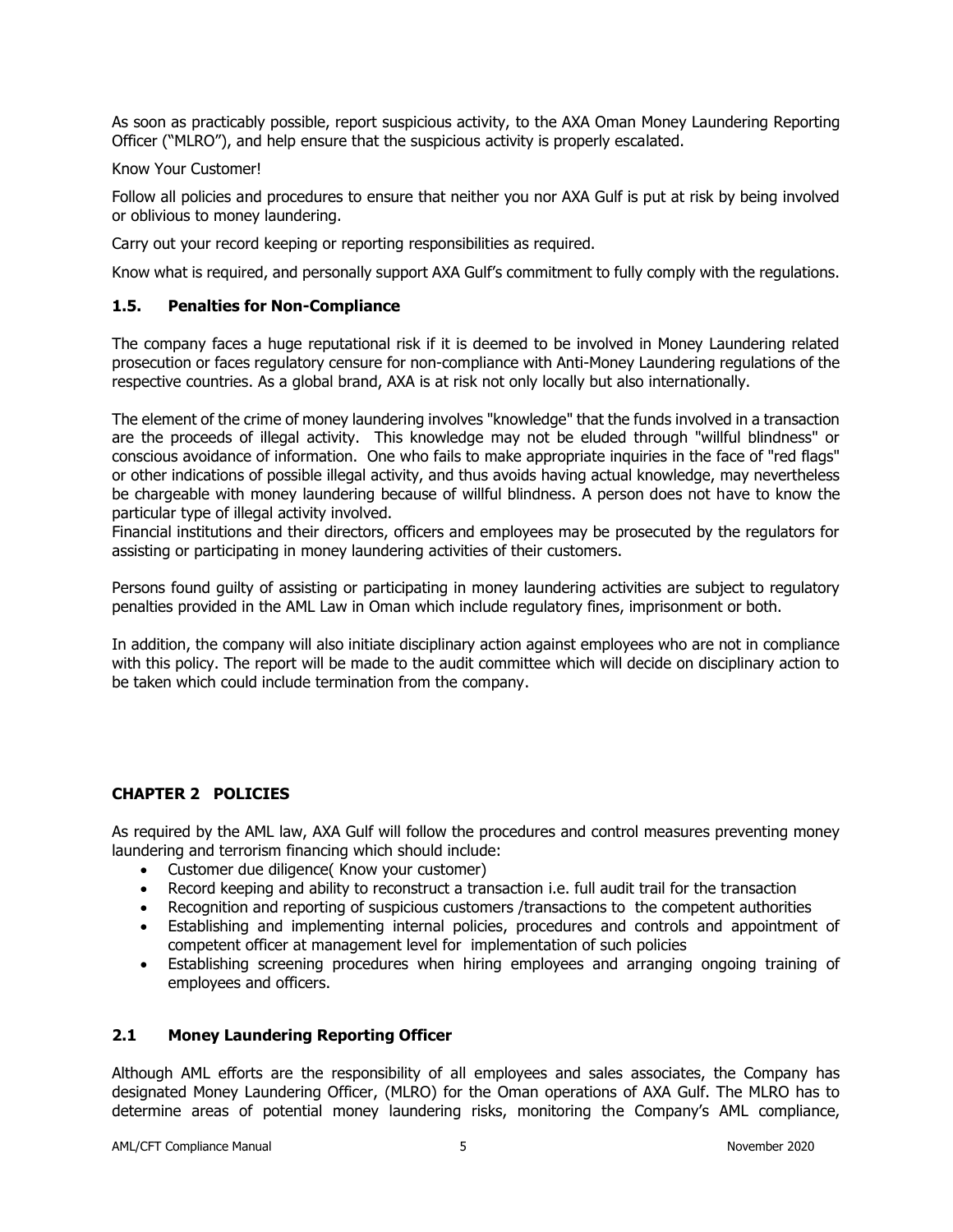overseeing the establishment, implementation and enforcement of the Company's AML policies and procedures, education and training of employees and sales associates and communications relating to AML. The MLRO will also ensure proper AML records are kept and that required reports (such as SARs) are filed, and will be responsible for briefing senior management as appropriate. The MLRO will supervise the Company's responses to AML-related information requests from governmental or other authorities. The MLRO may delegate certain approval or surveillance responsibilities as deemed appropriate.

| Oman MLRO     | Mohammed Al Lawati, Mohamed.Allawati@axa- |
|---------------|-------------------------------------------|
|               | gulf.com<br>Tel: (+968) 99218556          |
|               |                                           |
| Regional MLRO | Ajay Kumar C Compliance@axa-gulf.com      |

### <span id="page-5-0"></span>**2.2. Customer Due Diligence**

Insurance licensees shall undertake customer due diligence measures (CDD) before or during the course of conducting transaction. Some of the trigger events to carry out CDD are as follows:

- (a) Establishing business relation i.e. when a person applies to do business with or through them.
- (b) A significant or unusual transaction takes place or an occasional transaction above specified thresholds (R.O. 6,000 for general insurance products and R.O.38,000 for life and savings products) takes place in a single operation or in several operations that appear to be linked
- (c) A change in policyholders' beneficiaries is made (for instance, to include non-family members, or a request for payment to be made to person other than the beneficiaries).
- (d) There is a material change in the terms of insurance policy or the manner in which the business relationship is conducted which may include any of the following:
	- ➢ Full surrender
	- ➢ Partial surrender
	- ➢ Withdrawal/prepayment of benefits in any other form
	- ➢ Lump sum top up of existing life insurance contracts
	- $\triangleright$  Increment (if the increment is for greater than 50% of the current premium)
	- $\triangleright$  Change of the type of benefit (for instance, change from an annuity to lump sum payment)
	- $\triangleright$  Change of duration (where this causes penalties)
- (e) Request to use of policy as collateral security (Unless required for financing mortgagee by a reputable financial institution) i.e a temporary assignment to an authorized bank
- (f) Claims, commissions and other monies are to be paid to persons other than the policyholder.
- (g) In the event of an existing customer taking a new policy wherein the data provided is not in line or conflicting with the existing data held about the customer.
- (h) In the event of Death claims, CDD to be done for Beneficiaries prior to payout.
- (i) There is suspicion of money laundering or terrorism financing
- (j) AXA Gulf has doubts about the veracity or adequacy of previously obtained customer data.

The list is not exhaustive and there could be other circumstances where there is a significant change in original terms and conditions or operating mode which may warrant a review of the CDD.

CDD should be carried out on the following persons before processing any of the requests listed below related to them:

- Policy Owner on a trigger event only.
- Third party assignment for both Assignor & Assignee limited to financial institutions in Oman licensed by the Central Bank of Oman [\(http://www.cbo-oman.org/related.htm\)](http://www.cbo-oman.org/related.htm). Care needs to be taken to check the financial institutions against World-check to ensure that they are not under sanctions (for eg, Bank Melli Iran and Bank Saderat Iran).
- Third Party Payor- can be an individual only
- Beneficiaries only at payment stage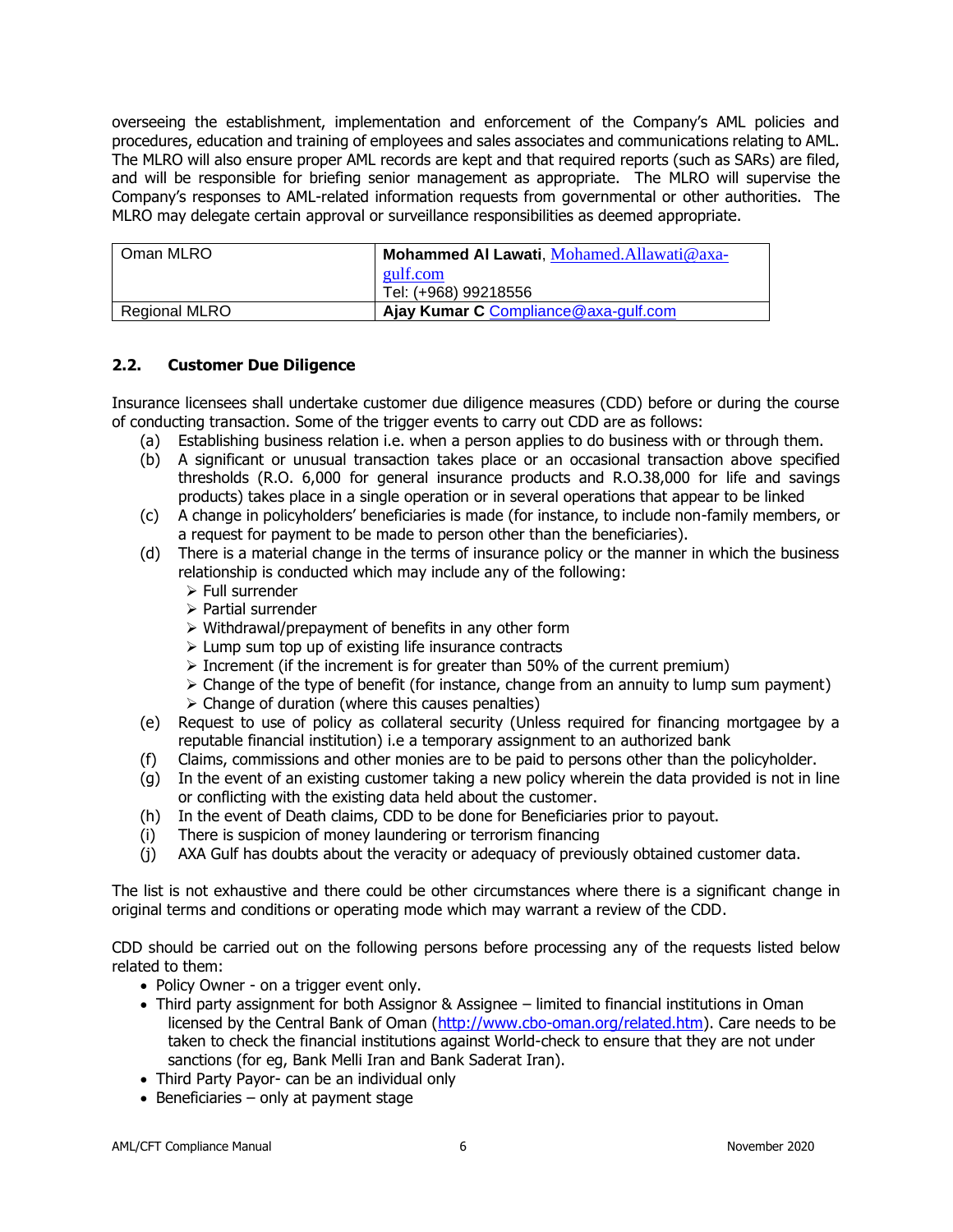# <span id="page-6-0"></span>**2.3. Customer Due Diligence (CDD) procedures**

The following CDD procedures should be taken:

- a) Obtaining sufficient and satisfactory evidence to establish the customers' identity and his legal existence.
- b) Determining whether the customer is acting on behalf of another person, and then taking reasonable steps to obtain sufficient identification data to verify the identity of that other person and whether the customer is authorized to do so.
- c) Identifying the (ultimate) beneficial owner (especially for life and other investment related insurances) and taking measures to verify the identity of the beneficial owner.
- d) Obtaining information on the purpose and intended nature of business relationship
- e) Conducting on going due diligence on the business relationship and scrutiny of transactions undertaken throughout the course of that relationship.
- f) Where appropriate, direct contact with the customer by phone, letter or email to confirm relevant information, such as residential address information.
- g) The company may start processing the business while taking steps to verify the customers' identity. Pending receipt of required evidence, the company shall "freeze" the rights attaching to the policy, and shall not issue documents of title. In case of failure by a customer to provide satisfactory evidence of identity, the transaction in question should not proceed further and relationship be terminated. The situation must be reported to the MLRO to consider making a suspicious transaction report (STR) to the regulators.
- h) In case of life insurance, where a business relationship has been established after due verification of the policyholder, it is permissible to do the identification and verification of the beneficiary after the establishment of business relationship with the policyholder. However, such identification and verification must occur before the time of payout to the beneficiary or before the time the beneficiary intends to exercise vested rights under the policy.

### <span id="page-6-1"></span>**2.4. Methods of identification and verification for individuals:**

If, customer is an individual, the company must obtain and record the following information:

- a) Full name as per the clients official CDD document (eg, national ID, passport)
- b) Current permanent address including postal code, and current mailing address
- c) Date and place of birth (this may be city or country)
- d) Nationality
- e) Sex: Male/Female
- f) Current Passport number and/or current National Identity Card /Resident Card number and Driving license details (for motor policies only)
- g) Occupation and position held/job title
- h) Employers name and address (If, self employed, the nature of self employment)
- i) Telephone number, fax number, e-mail address (where applicable)
- j) Signatures of the individual

The above information (a – f and j only) should be validated by collecting the following supporting documents to be obtained of the customer. Supporting docs must be in date and are valid for 6 months for those without an expiry date.

**Proof of Identity** (original or certified copies) | Information Required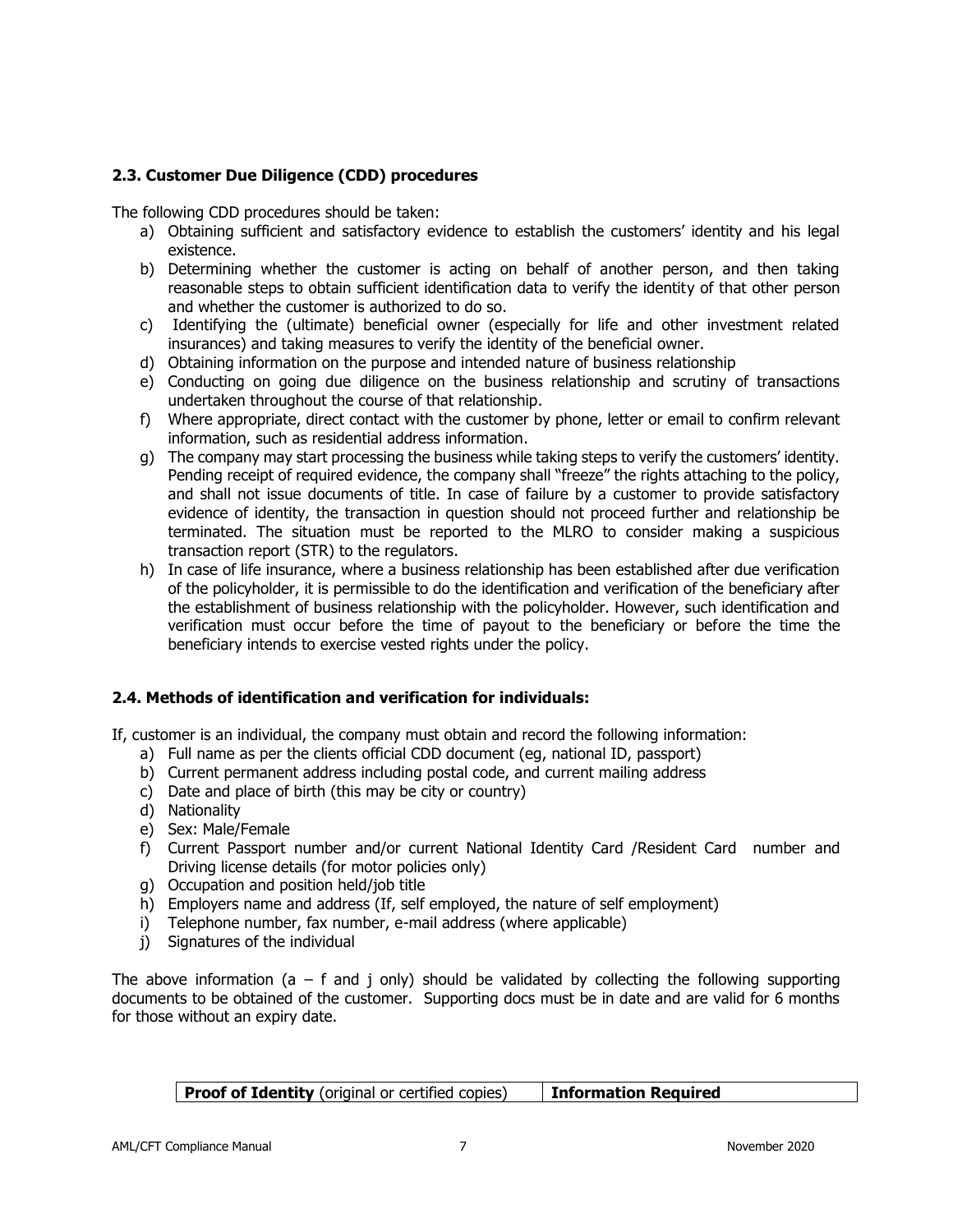| • Government issued identity card (in date / must<br>not be expired) mandatory for all applicants<br>· Passport (mandatory only for expatriates and<br>should include copy of Oman residence permit) in<br>date / must not be expired                                                                                                                                                                                                                                                                                                                                                                                                                                                                                                                      | • ID Number<br>• Client Name<br>• Date of Birth<br>• Nationality & Signature<br>• Photograph<br>• Place of issue<br>• Issuing Authority                                                            |
|------------------------------------------------------------------------------------------------------------------------------------------------------------------------------------------------------------------------------------------------------------------------------------------------------------------------------------------------------------------------------------------------------------------------------------------------------------------------------------------------------------------------------------------------------------------------------------------------------------------------------------------------------------------------------------------------------------------------------------------------------------|----------------------------------------------------------------------------------------------------------------------------------------------------------------------------------------------------|
| Proof of residential address (any of the<br>following in original or a suitably certified copy)<br>. Utility bill or Letter from applicant's current<br>employer on company headed paper (must be<br>dated within 6 months of policy application /<br>signing)<br>. Bank Statement / Bank Credit Card Statement<br>(must be dated within 6 months of policy<br>application / signing)<br>• Government issued identity card which shows the<br>residential address in full must be in date / not<br>expired<br>. Proof of ownership/rental agreement of the<br>residential address (must be dated within 6<br>months of policy application / signing)<br>• Letter from applicant's bank (resident & regulated<br>in recognized jurisdiction as per the list | • Date of issue & Expiry<br><b>Information Required</b><br>• Client Name<br>• Complete residential address match<br>• Issue & Expiry date<br>• Issuing Authority / service provider<br>• Signature |
| previously) which confirms applicant's current<br>residential address, must be dated within 1<br>month of policy application / signing<br>• Record of home visit by an official of the Company<br>- signed and stamped on company letterhead<br>must be dated within 1 month of policy<br>application / signing<br>· Some form of official correspondence from a<br>public/governmental authority which shows full<br>name of the applicant and full residential address<br>$-$ specific listing to be provided as to what is<br>acceptable and within what date range                                                                                                                                                                                     |                                                                                                                                                                                                    |

Where a person applies for a policy to insure a life other than himself/herself, it is the applicant for the policy whose identity has to be verified rather than the life to be insured.

### <span id="page-7-0"></span>**2.5. Methods of identification and verification for legal entities (companies and other legal arrangements)**

If customer is a legal entity, the insurance licensee should obtain and record the following information:

- a) the entity's full name
- b) date and place of incorporation and registration number
- c) legal form
- d) registered address and trading address
- e) names, nationalities and addresses of persons owning more than 10% of the capital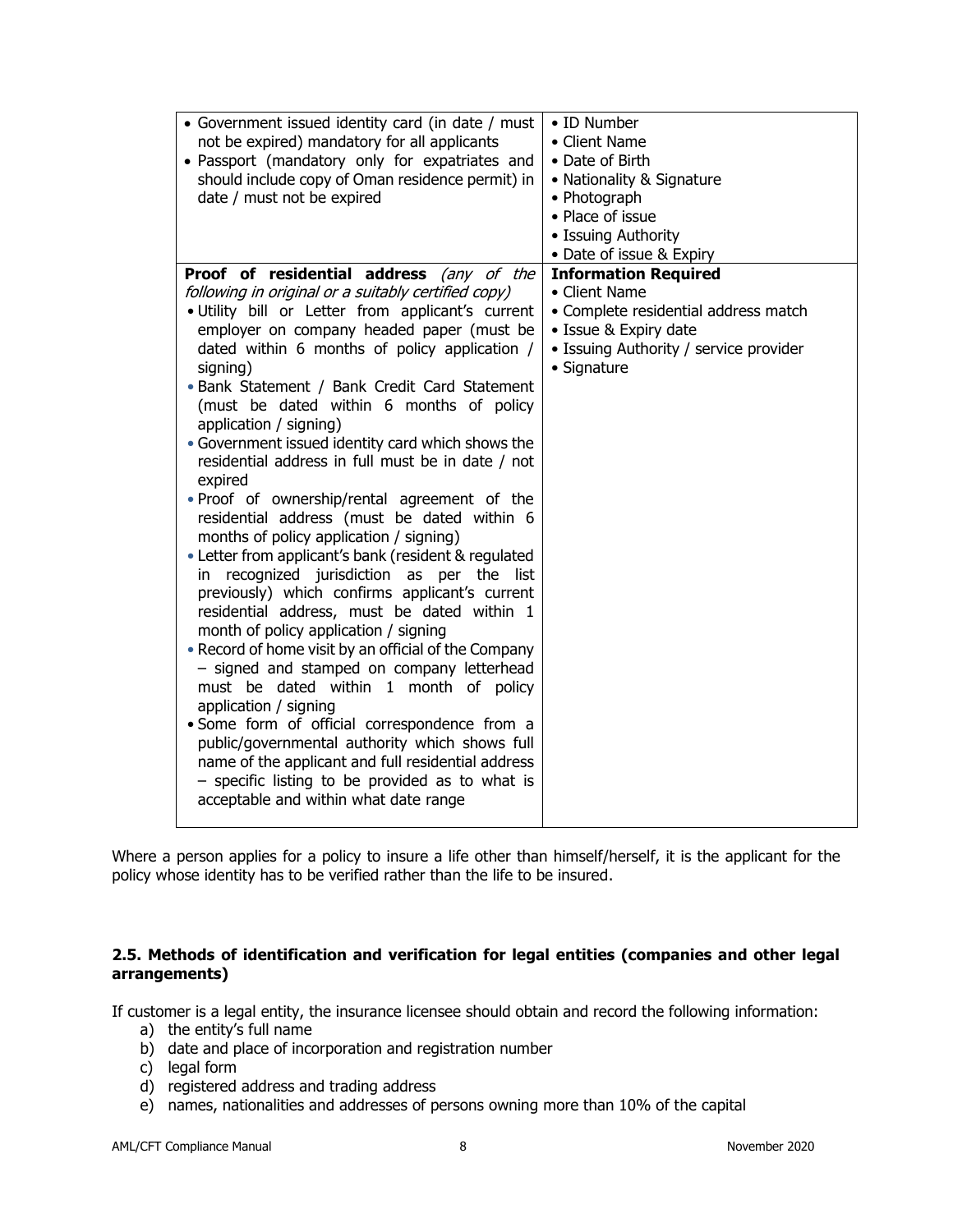- f) type of business activity
- g) date and place of incorporation or establishment
- h) telephone, fax, e-mail address
- i) identification of the person/s purporting to act on behalf of the customer and verification that he person/s are so authorized
- j) Regulatory body or listing body (for regulated activities such as financial services and listed companies)
- k) Name of external auditor (where applicable)

The information furnished shall be verified by obtaining certified copies of the following documents:

- a) Certificate of incorporation/commercial registration
- b) Memorandum of association
- c) Articles of association
- d) Partnership agreement
- e) Copy of the latest financial report and accounts, audited where possible (audited copies do not need to be certified)
- f) Board resolution providing the list of authorized signatories/ copies of power of attorney
- g) Identification documentation of the authorized signatories.

### <span id="page-8-0"></span>**2.6 Source of Funds & Original of Wealth**

Application forms contain language which requires selling agents to certify they determined/recorded the source of the customer's assets and income (how the customer acquired or accumulated their funds). In addition, MLRO may use suitable information for enhanced due diligence on the source of funds.

Where the annual premium is in excess of threshold defined (R.O.6,000 for General insurance product and R.O. 38,000 or USD 100,000 for savings products), the origin of wealth should be verified. Some of the acceptable forms of documentation is provided in Appendix C.

Source of Funds will be required for all premiums, to confirm that the premium payments have come from the account nominated on the application form. This confirms that a third party is not paying the policy premiums.

For Life & Savings products, the following information will be collected.

Account held in Name Bank Account Number Swift/BIC Code IBAN Bank Name Bank Postal Address Bank Country

### <span id="page-8-1"></span>**2.7. Certification**

Any document used for the purpose of identification/verification should be original document or a copy of an original document made by an authorized official of the company (such as employee, agent or financial advisor), the copy should be dated, signed (or digitally marked) and marked 'original sighted' by the authorized official of the company.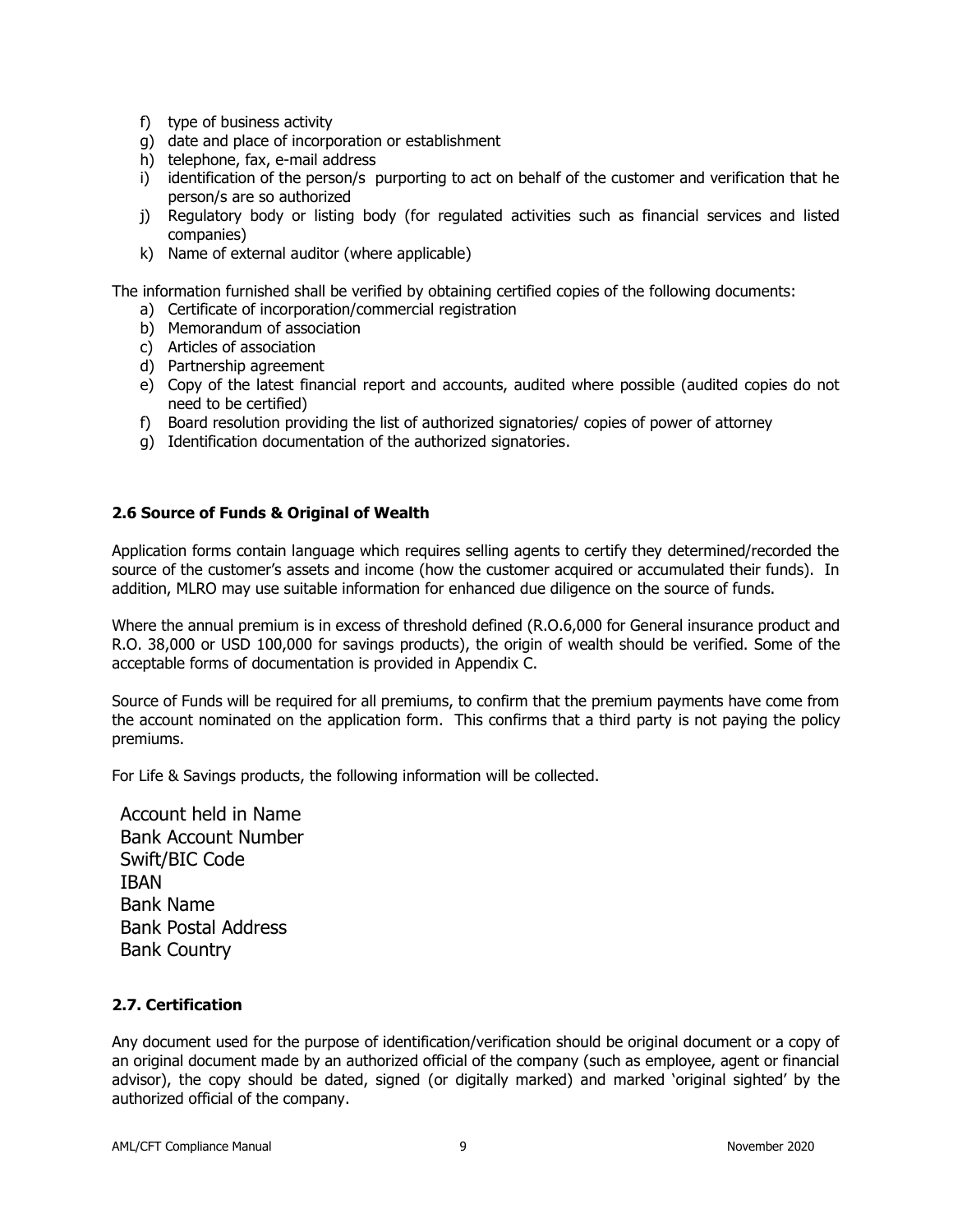Any documents which are not obtained and certified by an authorized official of the company should be certified and signed by any of the following from the country of residence of the applicant or GCC or FATF member state:

- a) a registered notary
- b) an official of any government ministry
- c) an official of an embassy or consulate of the country of citizenship of the applicant
- d) a chartered/certified accountant;
- e) a registered lawyer
- f) a manager level official of the bank (in case of bancassurance arrangements)

The individual making the certification as above must give clear contact details (e.g. by attaching a business card or company stamp). The identity of the person providing the certification must be verified through checking membership of a professional organization (for lawyers or accountants), or through checking against databases/websites, or by direct phone or email contact.

### <span id="page-9-0"></span>**2.8. Screening and Enhanced customer due diligence for Politically-Exposed Persons (PEP)**

#### **PEPs include heads of States, senior members of the government, the judiciary, the military, or state-owned companies. PEPs also include Members of Parliaments and senior members of political parties.**

AXA Gulf relies on World-check listing and data from customers to identify PEPs.

Maintaining a business relationship with a PEP or PEP family member implies enhanced due diligence measures that should be summarized in a report signed by the Country Manager, copied to the MLRO and filed in the customer file:

- **establishing the source of wealth / source of funds, to the same limits as noted in above sections**
- **stating the expected customer activity (what policies, for what amounts),**
- **detailing the existence of any foundation, trust, company or any complex financial structure used in dealing with AXA Gulf.**

Note that this report can be researched without necessarily questioning the client (PEP are not always accessible!).

The AXA senior management (country managers) should record his approval for taking on a client who is a PEP after due consideration of the potential risk for AXA.

The AXA MLRO will maintain a list of PEPs for continuous monitoring.

### <span id="page-9-1"></span>**2.9. Enhanced customer due diligence for High risk and Non Cooperative Countries**

This will apply to countries that the FATF has identified as jurisdictions that have strategic AML deficiencies or countries that have been identified by AXA Group as being subject to high level of sanctions risk to the Group. For list of countries, please refer Appendix D:

In relation to transactions involving any of the above countries, the same needs to be referred to the MLRO for clearance

### <span id="page-9-2"></span>**2.10. Tracking corporate or individuals linked to terrorist organizations**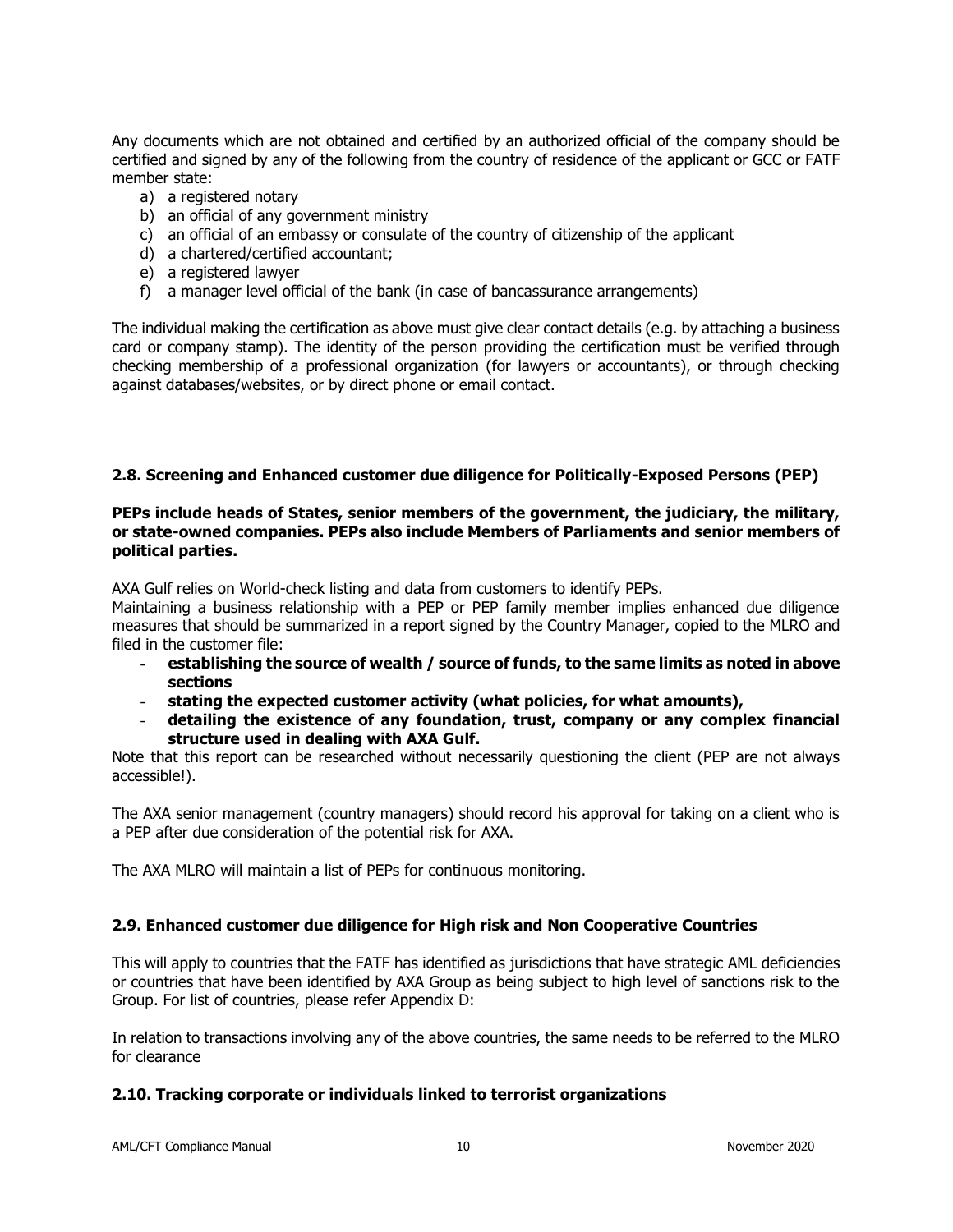AXA Gulf should screen its clients database for persons subject to sanctions especially those connected to terrorist organisations, as identified by the United Nations, Oman, GCC, EU, US, and France.

Branch MLRO's have access to World-check login which can be used to review new clients against the sanctioned lists.

Oman branch MLRO also has access to Watch list Management (WLM) system which is used for screening of customers on a monthly basis. Branch MLROs must investigate the alerts generated and notify Regional MLRO in case of any positive matches.

#### <span id="page-10-0"></span>**2.11. Keeping data up-to-date**

The key account manager shall ensure that documents, data or information collected under the CDD process is kept up-to-date and relevant by undertaking reviews of the existing records.

#### <span id="page-10-1"></span>**2.12. Suspicious Transactions Reporting**

It is a requirement and a duty for all staff members and associates who deal with the policy to report suspicious transactions. All suspicious transaction cases as well as any attempted suspicious transaction should be reported directly to AXA MLRO. Remember that the obligation to report suspicious transaction is applicable not only for completed transactions but also attempted transactions.

Suspicious transaction may fall into one or more of following examples of categories:

- Any unusual financial activity or transaction of the customer
- Any unusually linked transaction
- Any unusual or disadvantageous redemption of an insurance policy
- A claim made in suspicious circumstances.
- Any unusual method of payment
- Any involvement of any person subject to international sanctions.
- An important condition for recognition of a suspicious transaction is for the insurance licensee to know enough about the customer and business relationship to recognize that a transaction or a series of transaction is unusual.
- When an insurance licensee is unable to complete CDD measures as required under this manual, MLRO should be consider making suspicious transaction report. The process of verification of customers' identity, once begun, should be pursued either to a conclusion or to the point of refusal. If a prospective policyholder does not pursue an application, this may be considered suspicious in itself.

A list of possible indicators of suspicious activities or red flags is provided in Appendix A.

#### <span id="page-10-2"></span>**2.13. Record Keeping**

Oman Law on Money Laundering requires the institutions to maintain and hold documents of identification and addresses of customers and record of transactions for a period not less than ten years commencing the day following the finalization of transaction or closure of the account or termination of business relation, whichever is later.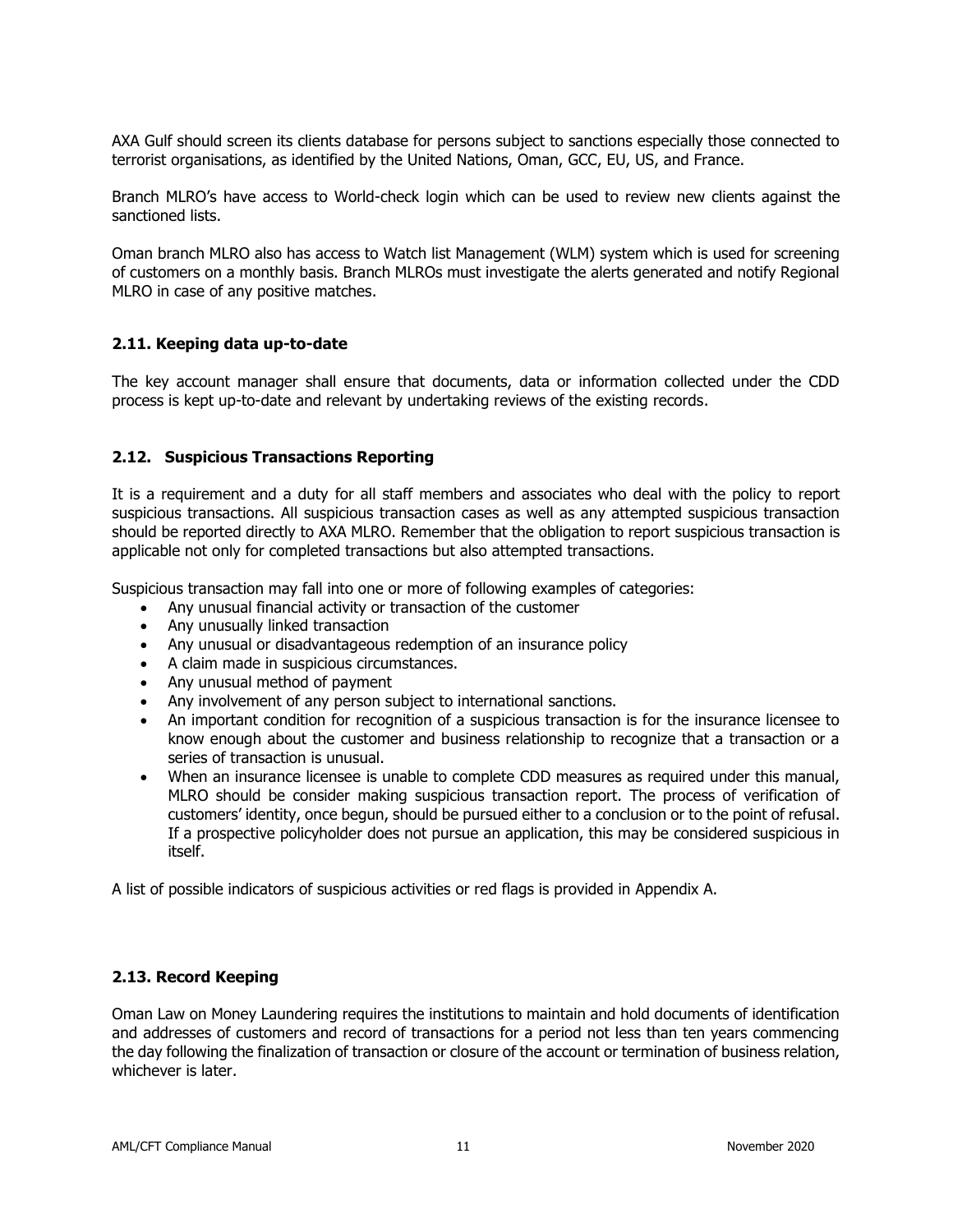AXA Gulf, therefore, is required to keep record on the risk profile of each customer and/or beneficial owner and the data obtained through the CDD process (i.e. copies of records of official identification documents like passport, identity cards, driving licenses or similar other documents), and the account files, business correspondence and record on business transactions for at least ten years after the end of business relationship i.e. at least ten years after the expiry of the policies and/or ten years after settlement of claims, surrender or cancellation. Such record should be sufficient to permit reconstruction of individual transactions so as to provide, if required, evidence for prosecution of criminal activity.

In situations, where the records relate to on-going investigations or transactions which have been subject to suspicious transaction reports, they should be retained until it is confirmed that the case has been closed.

#### <span id="page-11-0"></span>**CHAPTER 3 – TRAINING AND AWARENESS**

The Company expects its employees and sales associates to maintain the integrity and professionalism of the Company and to be diligent in protecting the Company against money laundering and other illegal activity. An on-going employee-training program is a core requirement under AML regulation. It is AXA Gulf's responsibility to ensure that all appropriate employees, sales associates, and independent agents a) receive training on money laundering prevention on a regular basis (at least annually), b) fully understand relevant AML procedures and their importance, and c) fully understand that they will be committing a criminal offense if they breach provisions of the AML legislation. It is the Company's policy that periodic basic AML training and awareness will be provided, or made available, to all appropriate employees, sales associates, and independent agents. Where appropriate,, AML training will be tailored for those employees, sales associates, and independent agents who; due to the nature of their position, duties and/or exposure to risk; require enhanced training that goes beyond the AML training generally provided. The status of the AML training and awareness programs is reported to Senior Management at least annually.

#### <span id="page-11-1"></span>**3.1. New Hire Orientation**

The Company's orientation program for all new employees includes an overview of the Company's AML Program which is provided by the MLRO. All new employees also registered for an e-learning program which is mandatory and to be completed before end of the probation period or 3 months whichever is earlier. The new employees will also receive access to the Company's AML Compliance Manual on the intranet. At least on an annual basis, the staff must undergo refresher training on AML.

#### <span id="page-11-2"></span>**3.2. Sales Associates, financial advisors, independent agents and other applicable persons**

The Company will also provide access to the AML and Compliance e-learning to Sales Associates, financial advisors, independent agents and other applicable persons (for eg, providing outsourced services for the Company, contract/temporary staff). These persons will also have to undergo refresher training on AML on an annual basis.

#### <span id="page-11-3"></span>**3.3. Training Components**

The components of AML training will be managed by the MLRO in coordination with the Learning and Development team. The content will be changed as AML regulatory guidance is modified and enhanced. Changes are also made to the training program curriculum and medium to keep it informative and interesting. The components will continually contain AML scenarios sample of red flags, record keeping and escalation requirements and penalties for non-compliance.

#### <span id="page-11-4"></span>**3.4. Senior Management Awareness**

The MLRO meets with the Senior Management and ensure they are aware of the AML requirements and their responsibilities in implementing the program effectively and to set the tone at the top.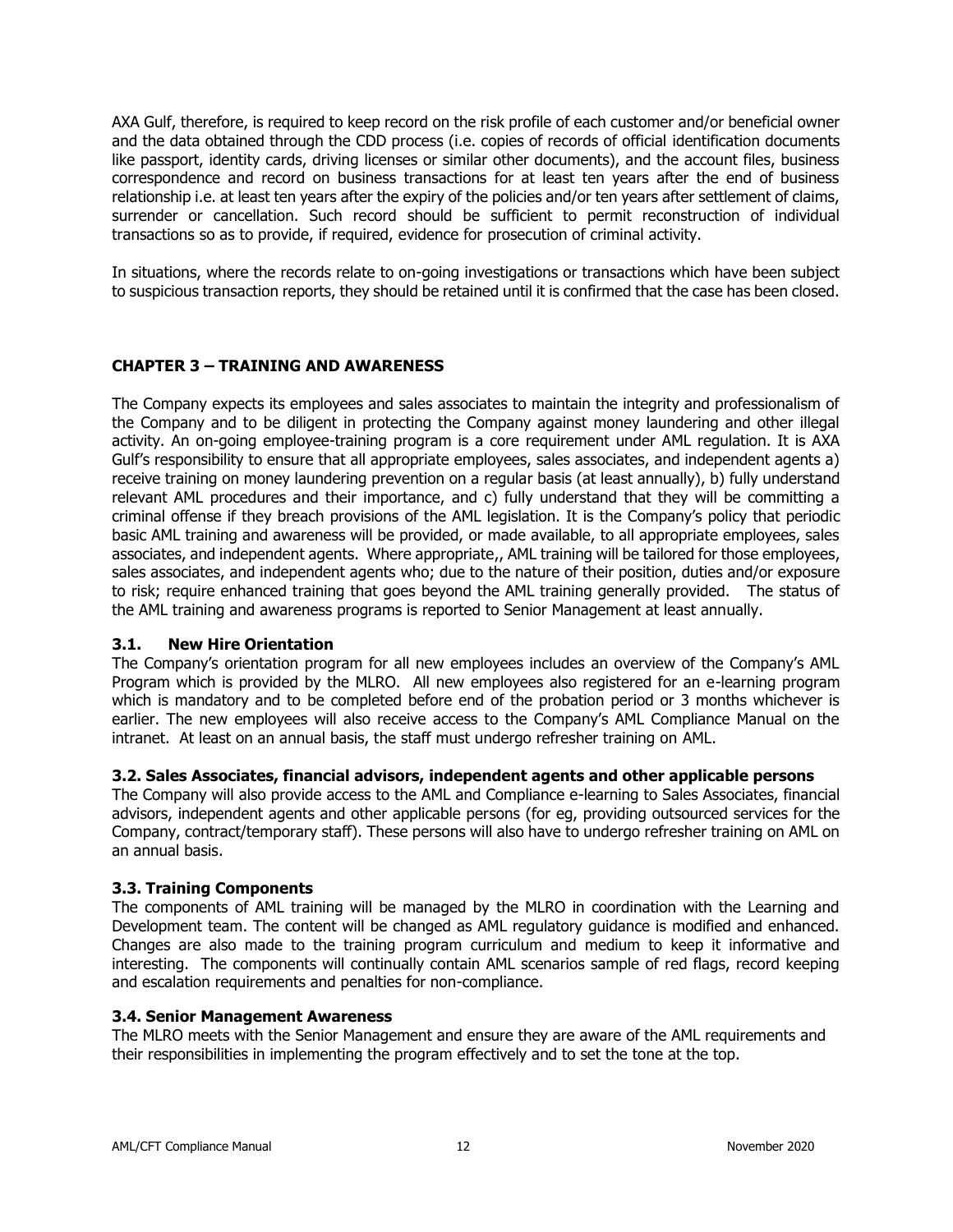### <span id="page-12-0"></span>**3.5. MLRO Training**

The MLRO must in coordination with the regional office ensure that they are kept updated on the developments on AML and where necessary attend AML Conference hosted by a reputable organization, unless budget constraints do not permit it. It also enables the staff to obtain information from various vendors and ask questions about current industry standards regarding various aspects of the Regulations.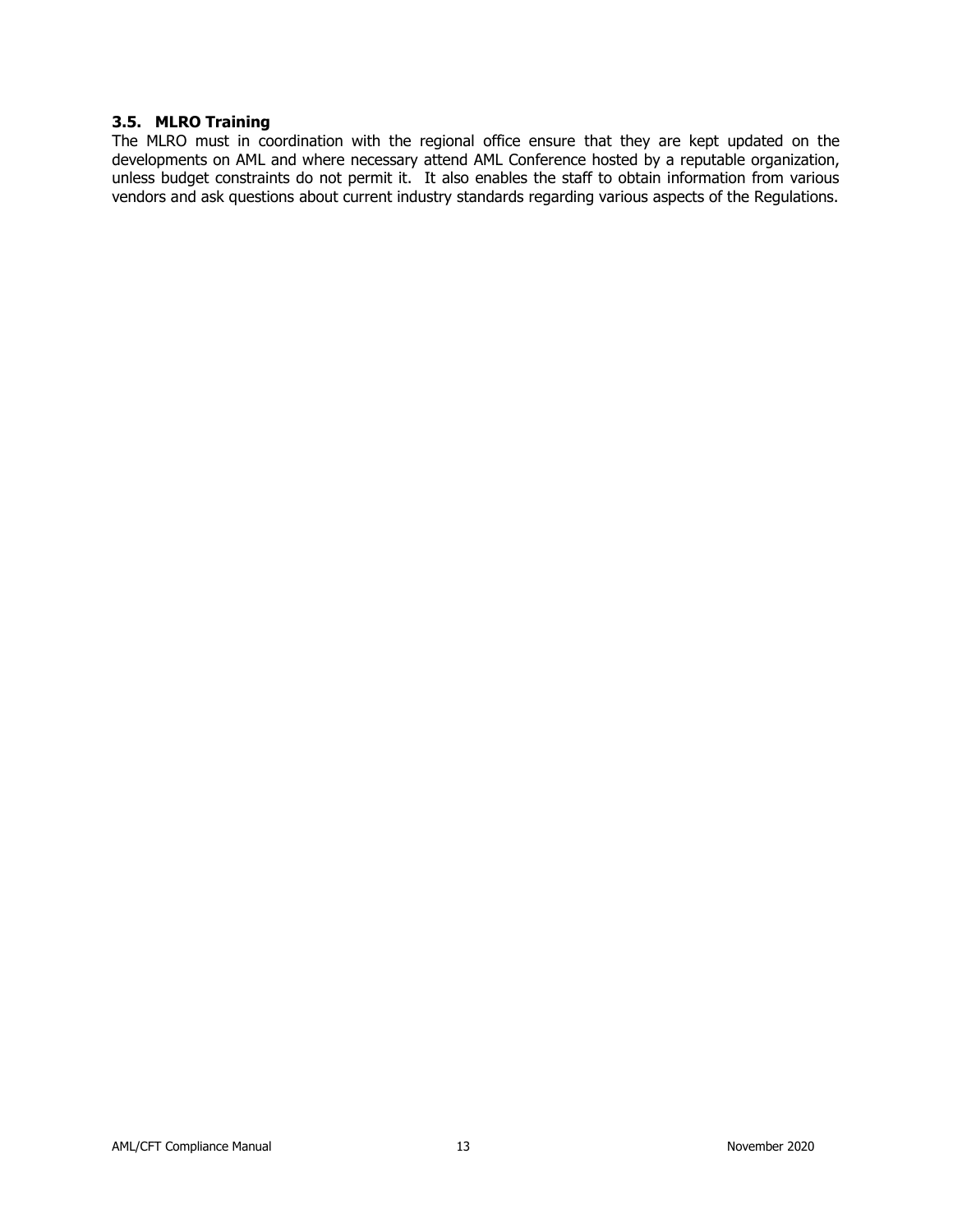### <span id="page-13-0"></span>**APPENDIX – A – Possible indicators of suspicious activity ("RED FLAGS")**

All employees and business units should be aware of "Red Flags" of money laundering. While no one criterion may be a definitive indicator of money laundering activity, the following are examples of suspicious activity that should prompt additional scrutiny for money laundering risks. This list should not to be considered all-inclusive. The list has been separated into two categories - New Business and In-Force Activity. However, all categories should be referenced because some of the indicators are applicable to more than one area.

### **New Business**

- A customer attempts to purchase a policy or annuity or to make an investment in an amount that is beyond the customer's apparent means, that has no purpose, or where the source or nature of funds to be used is suspicious
- A customer shows greater interest in the early surrender or cancellation provisions of a product rather than its investment performance/return
- A customer exhibits concern regarding the firm's AML procedures and/or compliance with government reporting requirements, particularly with respect to his or her identity, type of business and assets, or is reluctant or refuses to reveal any information concerning business activities, or furnishes unusual or suspect identification or business documents
- **•** A customer has difficulty describing the nature of his or her business or lacks general knowledge of his or her industry.
- A customer previously unknown to the sales associate who asks for expeditious handling and indicates an intention to invest a significant amount of money
- The information provided by the customer that identifies a legitimate source of funds is false, misleading or substantially incorrect
- Upon request, the customer refuses to identify or fails to indicated any legitimate source of funds and other assets
- The customer exhibits a lack of concern regarding risks, commissions, or other transaction costs
- The customer is from, or has accounts in, a country identified as a non-cooperative country or territory by the Financial Action Task Force (FATF)
- Situations where verification of identity is difficult
- Introduction of a customer by an overseas associate or financial institution based in a country or jurisdiction known for drug trafficking and production and other financial crime as provided in Appendix D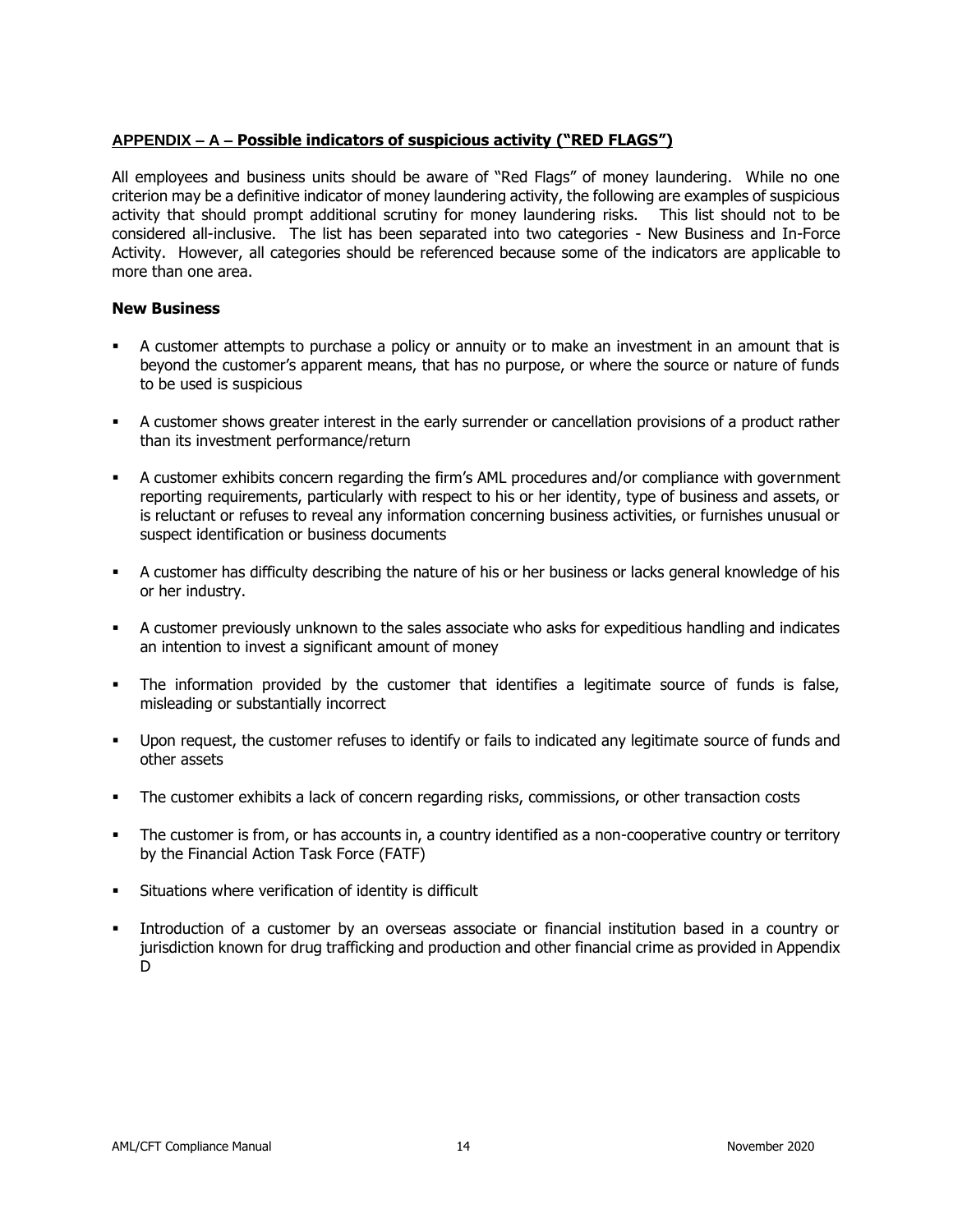#### **APPENDIX A. Possible indicators of suspicious activity - continued**

- Insurance policies with values that appear to be inconsistent with the buyer's insurance needs
- Forming companies or trusts with no apparent business purpose
- Customer furnishes unusual or suspect business documents or identification
- Customer, or associated person, has a questionable background or is the subject of news reports indicating possible crime, civil or regulatory violations
- The designated beneficiary has no relationship to the policyholder
- Customer is acting as an agent for a principal and is reluctant to provide information about that person/entity
- New account forms taken on a non face-to-face basis (i.e., form taken by mail or over the phone) when it would not be customary to receive forms in this manner
- Addresses unrelated to the clients
- Policy coverage inconsistent with ability to pay premium
- Multiple accounts under the same name or multiple names
- Insistence on use of P.O. Box address or mailing address instead of a street address
- Presentation of money orders from numerous payor sources for initial investment
- Assignment of benefits to unrelated party to the policyholder
- Customer cashes out of annuities during the "free look" period or surrenders early
- Agents and agencies that continually submit cases that result in free look cancellation, surrender within the first year, etc..
- Individual is associated with a person linked to document forgery
- Individual refuses to provide required information or misrepresents details in order to make information difficult to verify
- Apparent unusual concern for secrecy regarding personal identity, occupation, type of business or property held
- Displays high level or curiosity about internal systems, policies and controls
- Appears nervous, secretive, reluctant to meet in person; over justifies or explains a transaction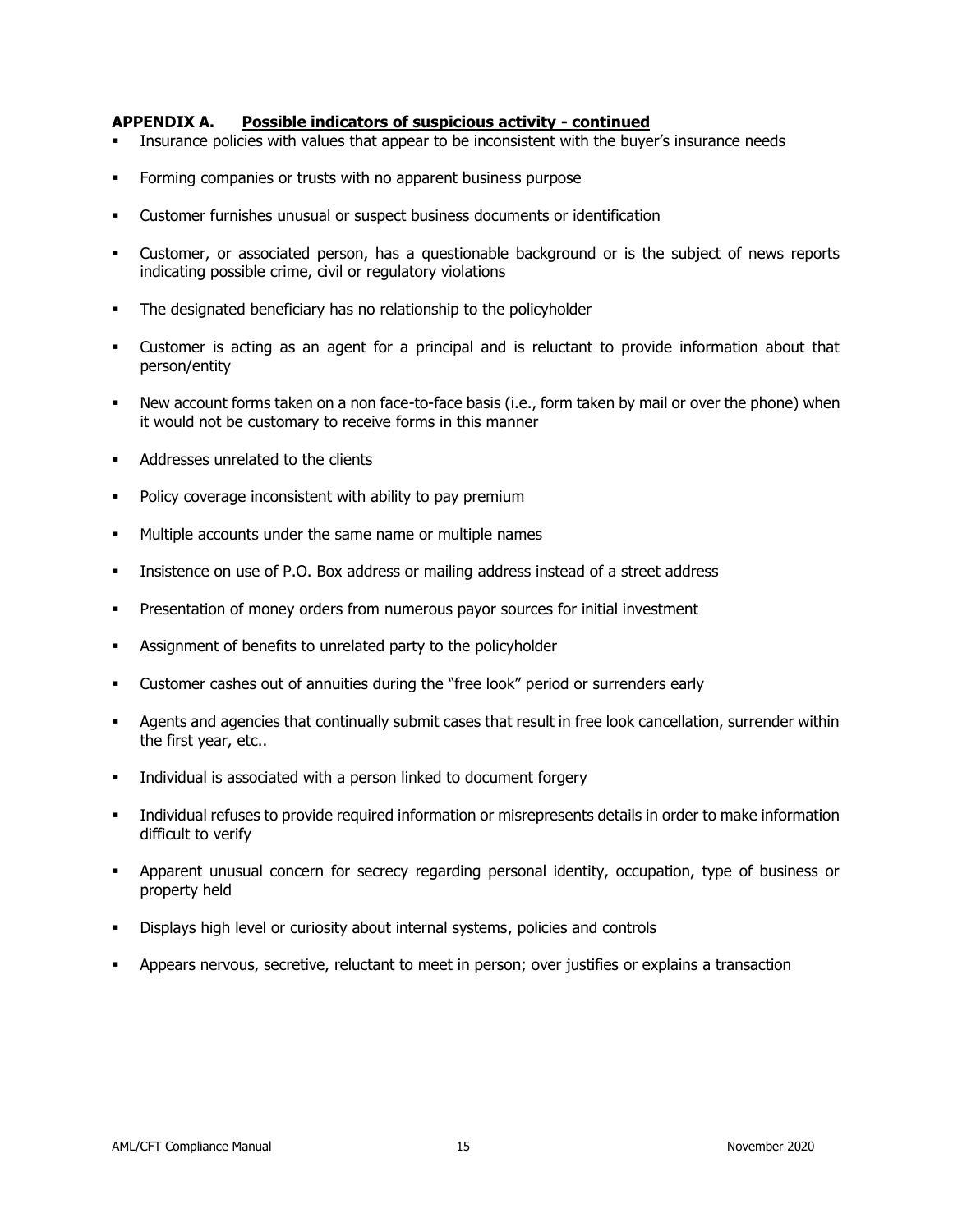### **APPENDIX A Possible indicators of suspicious activity – continued**

### **In-Force Activity**

- A customer seeks to cancel a life insurance policy prior to maturity without regard to penalties or cancels more than one policy during the free look period
- Premium payments made with multiple cash equivalents (bank check, cashier check, money order) purchased from the same and/or different financial institutions
- Any accounts identified, either during the account opening process or through subsequent review, where there is no apparent relationship between the owner and the insured or annuitant
- A customer attempts to make frequent or large deposits of currency, insists on dealing only in cash equivalents or asks for exemptions to the firm's policies relating to the deposit of cash and cash equivalents
- **•** A customer's account has unexplained or sudden extensive wire activity, where previously there had been little or no wire activity without any apparent business purpose
- A customer makes a deposit followed by an immediate request that the money be wired out or transferred to a third party , or to another firm without any apparent business purpose
- A customer makes a deposit, for the purpose of purchasing a long-term investment, followed shortly thereafter by a request to liquidate the position and a transfer of the proceeds out of the account
- **•** For no apparent reason, a customer has multiple accounts under a single name or multiple names, with a large number of inter-account or third-party transfers
- A customer requests that a transaction be processed in such a manner so as to avoid the firm's normal documentation requirements
- Transactions that appear inconsistent with a customer's known legitimate (business or personal) activities or means; unusual deviations from normal account and transaction patterns
- **EXECT** Large or unusual currency settlements for investments or payment for investments made from an account that is not the customer's
- Transactions passed through intermediaries for no apparent business reason
- Uncharacteristically premature redemption of investment vehicles, particularly with requests to remit proceeds to apparently unrelated third parties
- **•** The purchase of large cash value investments, soon followed by heavy borrowing against them
- Large lump-sum payments from abroad
- **•** Insurance policies with premiums or top-ups that exceed the buyer's apparent means
- Payor of the premium is not the policyholder and does not seem to be related to the policyholder.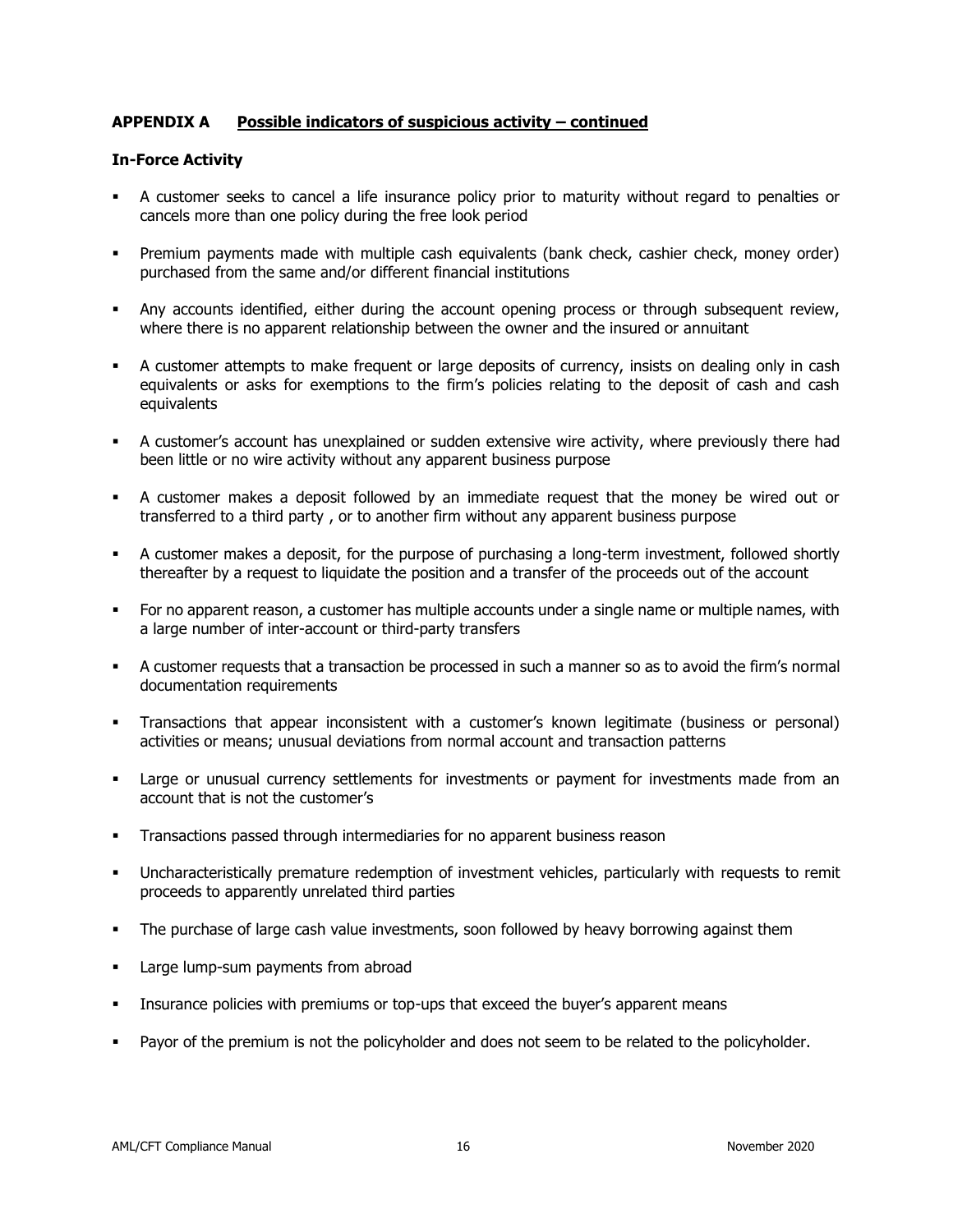### **APPENDIX A. Possible indicators of suspicious activity – continued**

- $\blacksquare$  Address "in care of  $(c/o)$ " of a third party
- High level of loan activity within a short period of time (i.e., three loans taken in a calendar year)
- A request for payment is made by an individual who is not the owner, insured or beneficiary
- **Early termination of a policy, especially at a loss, where cash was tendered and/or the refund cheque** is directed to the third party and policyholder is unconcerned about the early surrender charge
- Customer changes addresses frequently
- **Engages in sudden withdrawal of funds or closes account(s) with subsequent wire transfers to foreign** accounts
- Multiple suspicious financial activity originating from or terminating at the same location
- Known terrorism-associated charity or relief organization linked to transaction(s)
- Changes in patterns of transactions, including trading on financial and commodities markets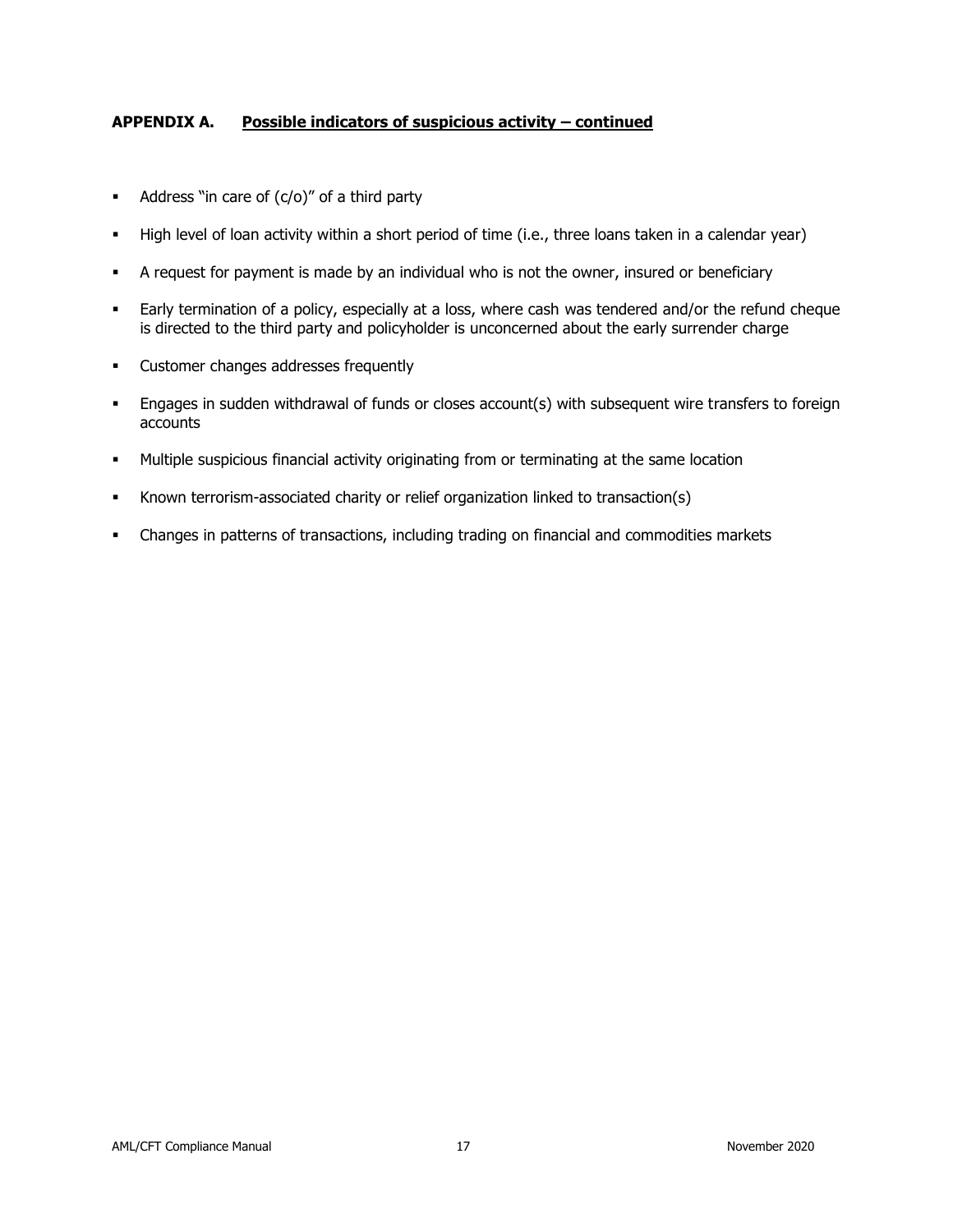# <span id="page-17-0"></span>**APPENDIX B - Form for reporting Internal Suspicious Transactions**

# **AXA INURANCE (GULF) BSC (c)**

Branch: **Branch: Branch: Branch: Branch: Branch: Branch: Branch: Branch: Branch: Branch: Branch: Branch: Branch: Branch: Branch: Branch: Branch: Branch: Branch: Branch: Branch: Bra** 

In Respect of:  $\Box$  Individual  $\Box$  Company / Business

Date of transaction/attempted transaction:

| 1. Full Name of Client                                |  |
|-------------------------------------------------------|--|
| 2. Nationality                                        |  |
| 3. CR No. / ID No. / Passport No.                     |  |
| 4. Full Permanent address                             |  |
| 5. Date of Birth / Date of Incorporation              |  |
| 6. Occupation / Business activity                     |  |
| 7. Contact Person & Designation<br>(for<br>companies) |  |
| 8. Telephone number;                                  |  |
| 9. Fax number;                                        |  |
| 10. E-mail address                                    |  |
| 11. Website (if available)                            |  |
| 12. Profession                                        |  |
| 12. Source of Income                                  |  |

Documents Collected

### **Transaction Details**

**4. Policy's details:**

**Reason for Suspicion/Reporting** (attach additional sheets if required and note number of pages attached)

### **Name and Signature of Employee reporting discussed and Signature of Employee reporting discussed and Date**

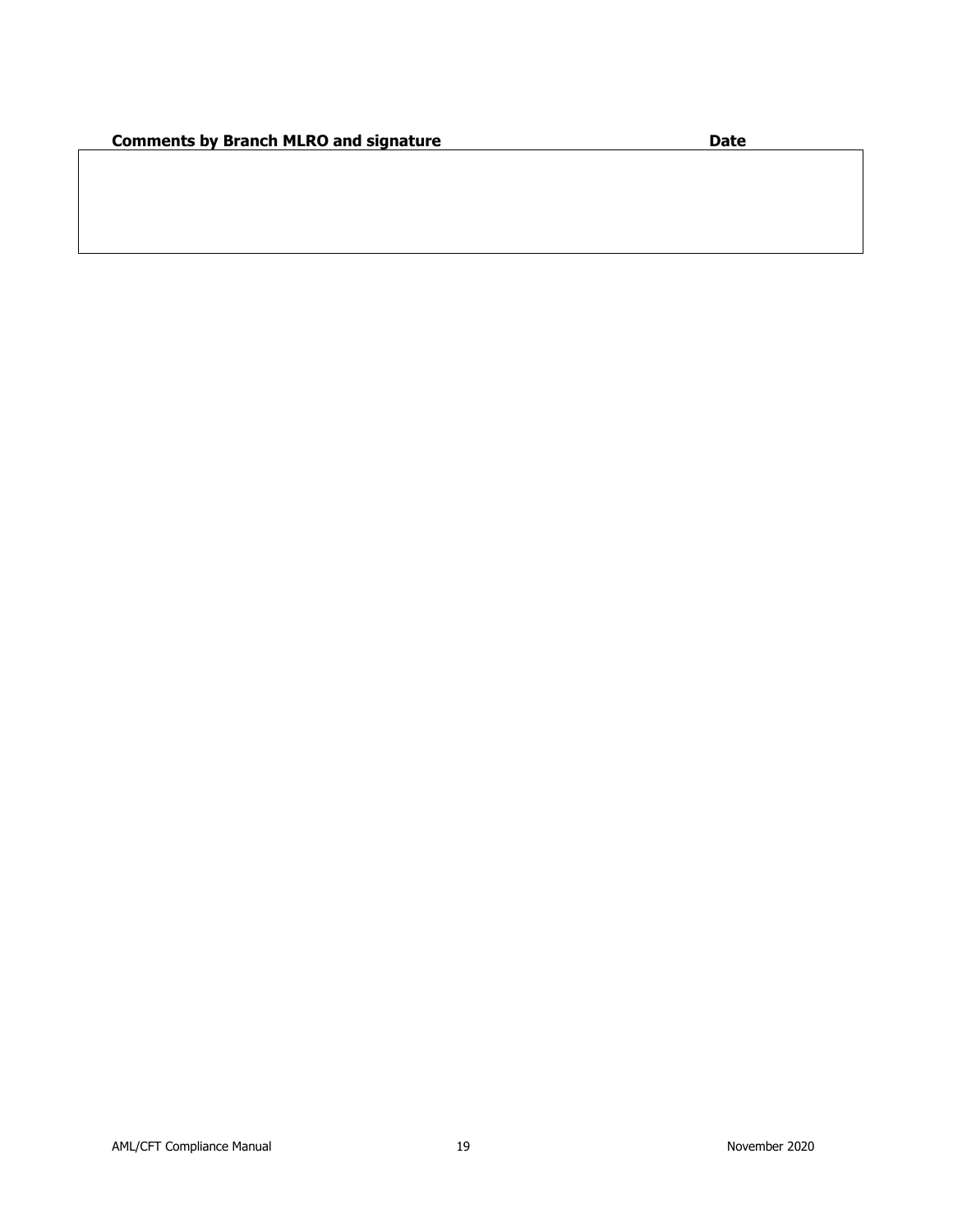# <span id="page-19-0"></span>**APPENDIX C - Verification of Source of income/wealth where the total premium payments exceed above specified thresholds**

| <b>Agreed Origin of</b>   | <b>Documentary Evidence</b>                                                                                                    |
|---------------------------|--------------------------------------------------------------------------------------------------------------------------------|
| <b>Wealth information</b> | (documents submitted should either be original or a copy certified by a<br>suitable certifier)                                 |
|                           | • Certified copy of recent financial accounts or Income tax assessment                                                         |
|                           | document if self-employed or                                                                                                   |
| Income p.a. and/or bonus  | • Confirmation from employer of income on letter headed paper which                                                            |
| amount                    | must be an original or                                                                                                         |
|                           | • Bank statements clearly showing receipt of most recent regular salary                                                        |
|                           | payments covering three months from named employer                                                                             |
|                           | · Investment holdings/savings certificates, contract notes or statements or                                                    |
| Shares or other           | • Confirmation from the relevant investment company or                                                                         |
| investments holdings      | · Signed letter detailing funds from a regulated accountant<br>• Bank statement showing receipt of funds by investment company |
|                           | • Signed letter from lawyer or • Signed letter from estate agent (if                                                           |
| Property sale             | applicable) or • Sale contract                                                                                                 |
| Maturing investments or   | • Letter from previous investment company re notification of proceeds of                                                       |
| policy claim              | claim                                                                                                                          |
|                           | · Signed letter from lawyer or                                                                                                 |
|                           | · Signed letter from regulated accountant or                                                                                   |
| Company sale              | • Copy of contract of sale and sight of investment monies on bank                                                              |
|                           | statement                                                                                                                      |
|                           | • Grant of probate (with a copy of the will) which must include the value                                                      |
|                           | of the estate or                                                                                                               |
| Inheritance               | • Lawyer's letter or letter from trustees of an estate                                                                         |
|                           | • Shariah court order                                                                                                          |
|                           | • Letter from donor confirming details of gift and Certified copy of the                                                       |
| Gift                      | donor's primary ID documentation                                                                                               |
|                           | and Suitable documentation to evidence the donor's origin of wealth (as                                                        |
|                           | per the origin of wealth guidelines)                                                                                           |
| Compensation payment      | • Letter/Court order from compensating body or                                                                                 |
|                           | • Lawyer's letter                                                                                                              |
| Corporate investments     | • Reports and accounts or                                                                                                      |
|                           | • Accountant confirmation of nature of business and turnover                                                                   |
| Retirement income         | • Pension statement or • Letter from accountant or • Bank statements or                                                        |
|                           | · Savings account statement                                                                                                    |
| Other monies              | • Appropriate supporting documentation or • Signed letter detailing funds                                                      |
|                           | from a regulated accountant                                                                                                    |

**(R.O. 6,000 for general insurance products and R.O.38,000 for life and savings products)**

# <span id="page-19-1"></span>**APPENDIX D – Non-cooperative and sanctioned countries**

As of October, 2020 there are no countries on the NCCT list

As of October 2020, the FATF identified jurisdictions that have strategic deficiencies and works with them to address those deficiencies that pose a risk to the international financial system (for latest list visit)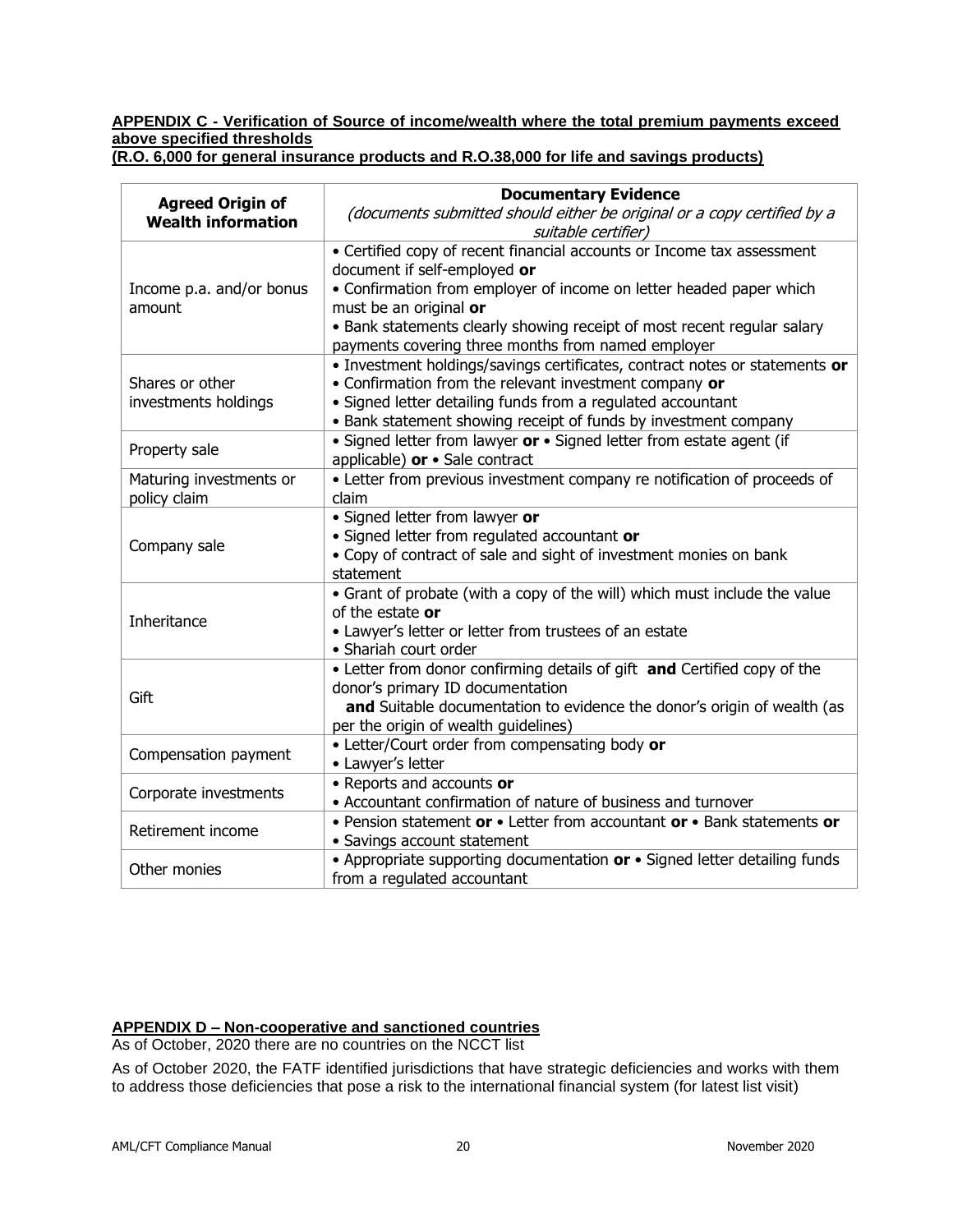[http://www.fatf-gafi.org/publications/high-risk-and-other-monitored](http://www.fatf-gafi.org/publications/high-risk-and-other-monitored-jurisdictions/documents/call-for-action-february-2020.html)[jurisdictions/documents/call-for-action-february-2020.html](http://www.fatf-gafi.org/publications/high-risk-and-other-monitored-jurisdictions/documents/call-for-action-february-2020.html)

[http://www.fatf-gafi.org/publications/high-risk-and-other-monitored](http://www.fatf-gafi.org/publications/high-risk-and-other-monitored-jurisdictions/documents/increased-monitoring-october-2020.html)[jurisdictions/documents/increased-monitoring-october-2020.html](http://www.fatf-gafi.org/publications/high-risk-and-other-monitored-jurisdictions/documents/increased-monitoring-october-2020.html)

| <b>High Risk Jurisdictions</b>                                                                                                                                                                                                                                                                                                                                                                                                                                                                                                                                                                                                                                                                              |  |  |  |
|-------------------------------------------------------------------------------------------------------------------------------------------------------------------------------------------------------------------------------------------------------------------------------------------------------------------------------------------------------------------------------------------------------------------------------------------------------------------------------------------------------------------------------------------------------------------------------------------------------------------------------------------------------------------------------------------------------------|--|--|--|
| <b>High Risk Jurisdictions</b>                                                                                                                                                                                                                                                                                                                                                                                                                                                                                                                                                                                                                                                                              |  |  |  |
| High-risk jurisdictions have significant strategic deficiencies in their regimes to counter money laundering,<br>terrorist financing, and financing of proliferation. For all countries identified as high-risk, the FATF calls<br>on all members and urges all jurisdictions to apply enhanced due diligence, and in the most serious cases,<br>countries are called upon to apply counter-measures to protect the international financial system from<br>the ongoing money laundering, terrorist financing, and proliferation financing (ML/TF/PF) risks emanating<br>from the country. This list is often externally referred to as the "black list"Iran<br>Democratic People's Republic of Korea (DPRK) |  |  |  |
| FATF identifies the following jurisdictions with strategic AML/CFT deficiencies for which they have<br>developed an action plan with FATF                                                                                                                                                                                                                                                                                                                                                                                                                                                                                                                                                                   |  |  |  |
| Albania<br><b>The Bahamas</b><br>Barbados<br>Botswana<br>Cambodia<br>Ghana<br><b>Jamaica</b><br>llMauritius<br>Myanmar<br>Nicaragua<br>Pakistan<br>Panama<br>Syria<br>Uganda<br>Yemen<br>Zimbabwe                                                                                                                                                                                                                                                                                                                                                                                                                                                                                                           |  |  |  |
| List of sanctioned countries as per AXA Group Sanctions policy (version Janurary 2020).                                                                                                                                                                                                                                                                                                                                                                                                                                                                                                                                                                                                                     |  |  |  |
| $ 1A -$ Countries subject to the most severe and wide-ranging sanctions:                                                                                                                                                                                                                                                                                                                                                                                                                                                                                                                                                                                                                                    |  |  |  |
| Iran<br>North Korea<br>Venezuela<br>Syria<br>Cuba<br>Crimea and Sebastopol                                                                                                                                                                                                                                                                                                                                                                                                                                                                                                                                                                                                                                  |  |  |  |